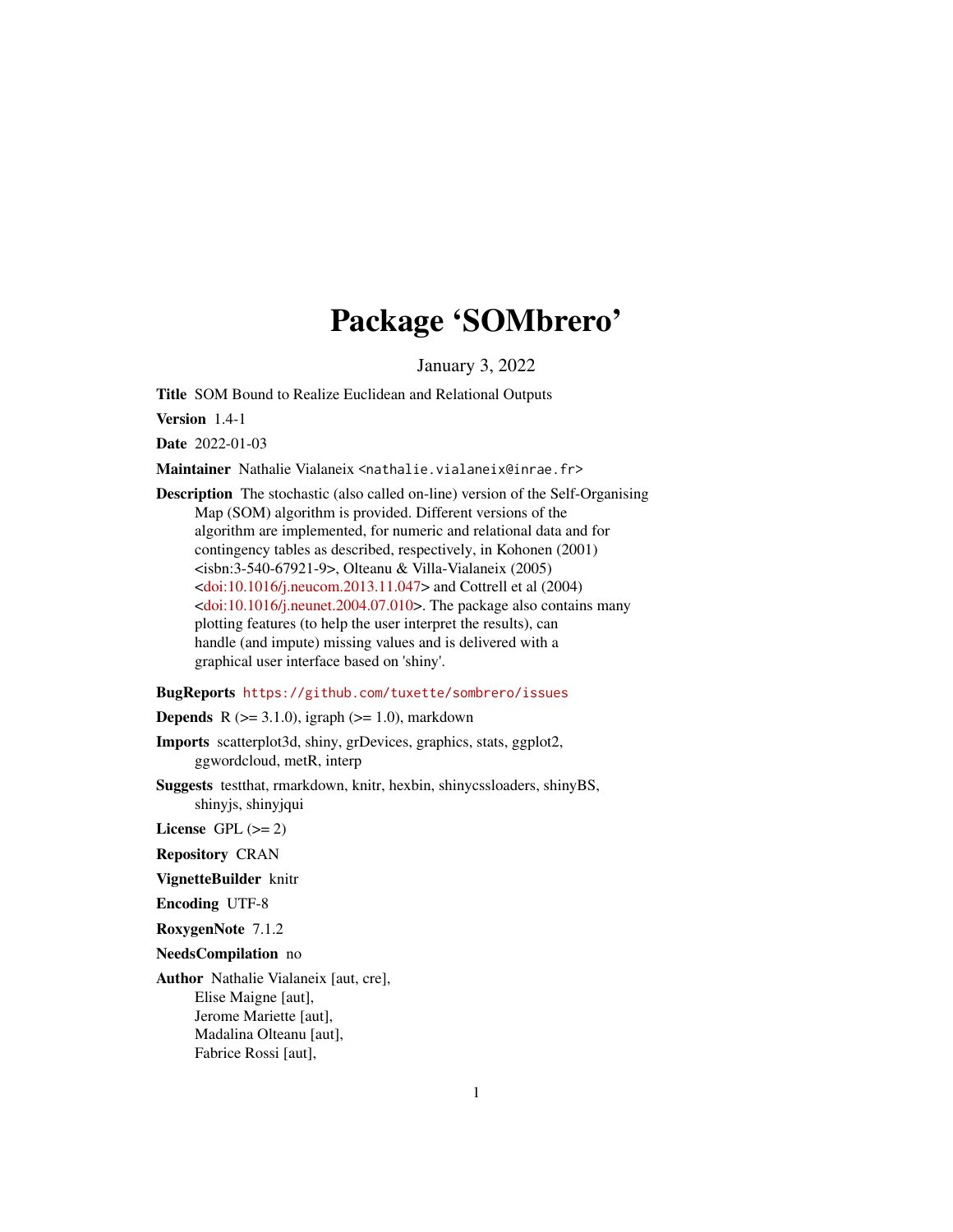<span id="page-1-0"></span>Laura Bendhaiba [ctb], Julien Boelaert [ctb]

Date/Publication 2022-01-03 17:10:08 UTC

# R topics documented:

| Index | 29             |
|-------|----------------|
|       |                |
|       |                |
|       |                |
|       |                |
|       |                |
|       |                |
|       |                |
|       |                |
|       |                |
|       |                |
|       |                |
|       | - 9            |
|       | - 6            |
|       | -5             |
|       | $\overline{4}$ |
|       |                |

SOMbrero-package *Self Organizing Maps Bound to Realize Euclidean and Relational Outputs*

# Description

This package implements the stochastic (also called on-line) Self-Organizing Map (SOM) algorithms for numeric and relational data.

It is based on a grid (see [initGrid](#page-4-1)), which is part of the parameters given to the algorithm (see [initSOM](#page-5-1) and [trainSOM](#page-25-1)). Many graphs can help you with the results (see [plot.somRes](#page-10-1)).

# Details

| Package: | SOMbrero         |
|----------|------------------|
| Type:    | Package          |
| Version: | $1.4 - 1$        |
| Date:    | $2022 - 01 - 03$ |
| License: | $GPL (=2)$       |

The version of the SOM algorithm implemented in this package is the stochastic version.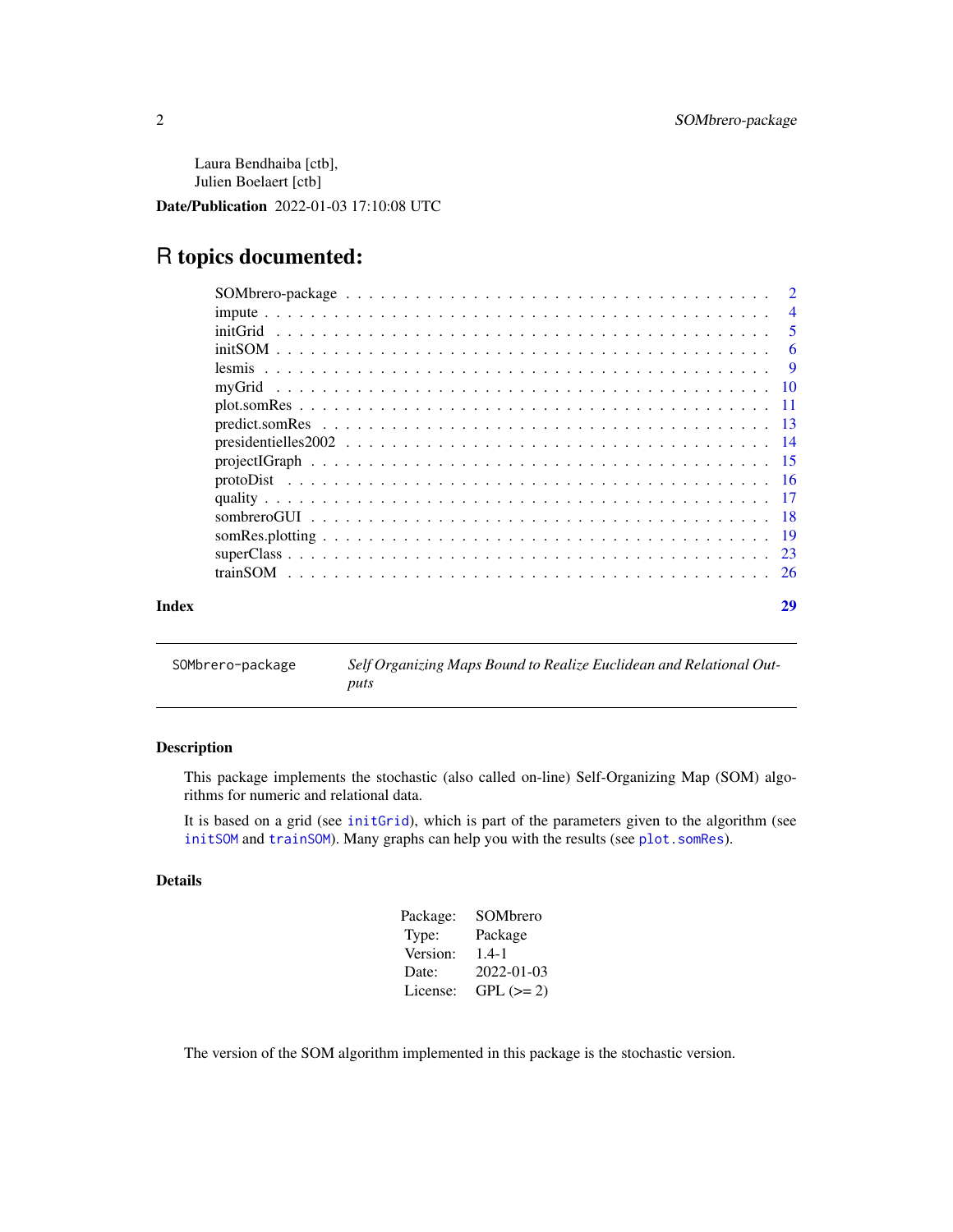# SOMbrero-package 3

Several variants able to handle non-vectorial data are also implemented in their stochastic versions: type = "korresp" for contingency tables, as described in Cottrell et al. (2004) (with the observation weights defined in Cottrell and Letrémy, 2005a) and type = "relational" for dissimilarity data, as described in Olteanu and Villa-Vialaneix (2015a) with the fast implementation of Mariette *et al.* (2017). A special focus has been put on representing graphs, as described in Olteanu and Villa-Vialaneix (2015b).

In addition, the numeric version of the algorithm handles missing values: missing entries are not used during training but the resulting map can be used to fill missing entries (using the entry of the corresponding prototype). The method is taken from Cottrell and Letrémy (2005b).

#### Author(s)

Nathalie Vialaneix <nathalie.vialaneix@inrae.fr> Élise Maigné <elise.maigne@inrae.fr> Jérome Mariette <jerome.mariette@inrae.fr> Madalina Olteanu <olteanu@ceremade.dauphine.fr> Fabrice Rossi <fabrice.rossi@apiacoa.org> Laura Bendhaïba <laurabendhaiba@gmail.com> Julien Boelaert <julien.boelaert@gmail.com>

Maintainer: Nathalie Vialaneix <nathalie.vialaneix@inrae.fr>

#### References

Kohonen T. (2001) *Self-Organizing Maps*. Berlin/Heidelberg: Springer-Verlag, 3rd edition.

Cottrell M., Ibbou S., Letrémy P. (2004) SOM-based algorithms for qualitative variables. *Neural Networks*, 17, 1149-1167.

Cottrell M., Letrémy P. (2005a) How to use the Kohonen algorithm to simultaneously analyse individuals in a survey. *Neurocomputing*, 21, 119-138.

Cottrell M., Letrémy P. (2005b) Missing values: processing with the Kohonen algorithm. *Proceedings of Applied Stochastic Models and Data Analysis (ASMDA 2005)*, 489-496.

Letrémy P. (2005) Programmes basés sur l'algorithme de Kohonen et dediés à l'analyse des données. SAS/IML programs for 'korresp'. <http://samm.univ-paris1.fr/Programmes-SAS-de-cartes-auto>.

Mariette J., Rossi F., Olteanu M., Villa-Vialaneix N. (2017) Accelerating stochastic kernel SOM. In: M. Verleysen, *XXVth European Symposium on Artificial Neural Networks, Computational Intelligence and Machine Learning (ESANN 2017)*, i6doc, Bruges, Belgium, 269-274.

Olteanu M., Villa-Vialaneix N. (2015a) On-line relational and multiple relational SOM. *Neurocomputing*, 147, 15-30.

Olteanu M., Villa-Vialaneix N. (2015b) Using SOMbrero for clustering and visualizing graphs. *Journal de la Société Française de Statistique*, 156, 95-119.

Rossi F. (2013) yasomi: Yet Another Self-Organising Map Implementation. R package, version 0.3. <https://github.com/fabrice-rossi/yasomi>

Villa-Vialaneix N. (2017) Stochastic self-organizing map variants with the R package SOMbrero. In: J.C. Lamirel, M. Cottrell, M. Olteanu, *12th International Workshop on Self-Organizing Maps and Learning Vector Quantization, Clustering and Data Visualization (Proceedings of WSOM 2017)*, IEEE, Nancy, France.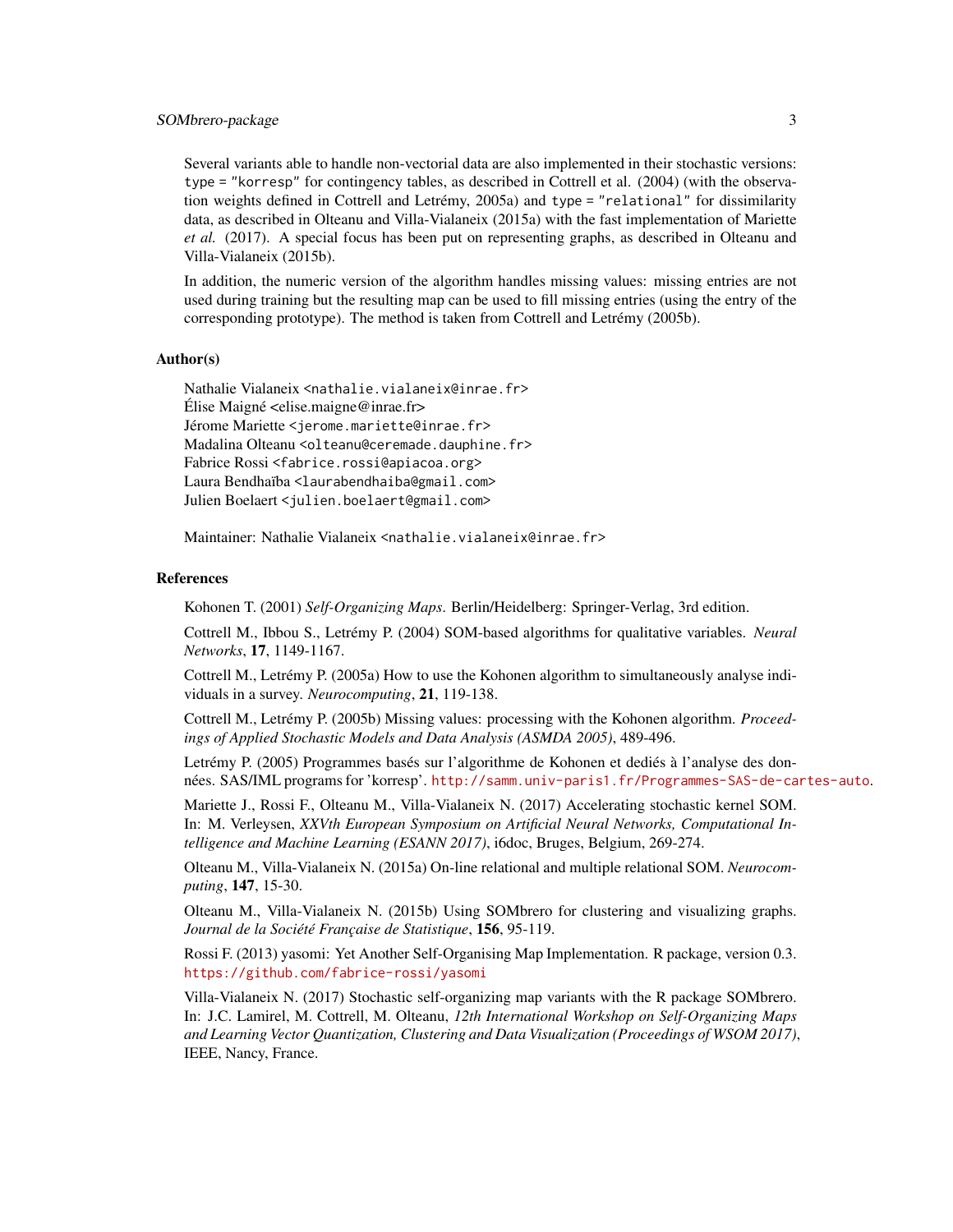# <span id="page-3-0"></span>See Also

[initGrid](#page-4-1), [trainSOM](#page-25-1), [plot.somRes](#page-10-1) and [sombreroGUI](#page-17-1).

# <span id="page-3-1"></span>impute *Impute values from prototype information*

#### Description

Impute values by replacing missing entries with the corresponding assigned prototype entries

#### Usage

impute(object, ...)

# Arguments

| object | a somRes object. |
|--------|------------------|
| .      | unused.          |

# Value

Imputed matrix as in Cottrell and Letrémy, (2005)

### Author(s)

Nathalie Vialaneix <nathalie.vialaneix@inrae.fr>

#### References

Cottrell M., Letrémy P. (2005) Missing values: processing with the Kohonen algorithm. *Proceedings of Applied Stochastic Models and Data Analysis (ASMDA 2005)*, 489-496.

# See Also

[trainSOM](#page-25-1)

#### Examples

```
# Run trainSOM algorithm on the iris data with 500 iterations
set.seed(1505)
missings \le cbind(sample(1:150, 50, replace = TRUE),
                  sample(1:4, 50, replace = TRUE))x.data <- as.matrix(iris[, 1:4])
x.data[missings] <- NA
iris.som <- trainSOM(x.data = x.data)
iris.som
impute(iris.som)
```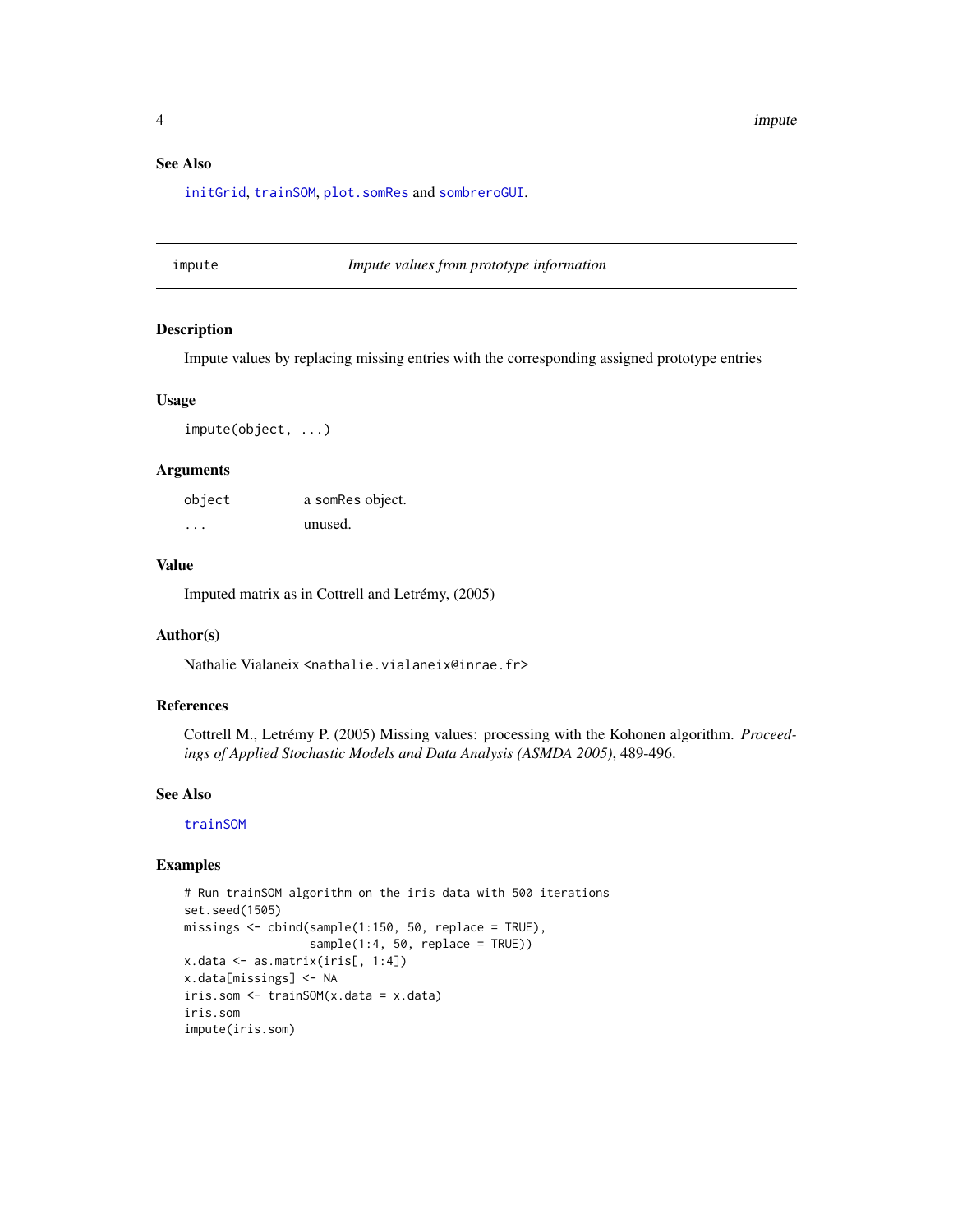<span id="page-4-1"></span><span id="page-4-0"></span>

#### Description

Create an empty (square) grid equipped with topology.

# Usage

```
initGrid(
  dimension = c(5, 5),
  topo = c("square", "hexagonal"),
  dist.type = c("euclidean", "maximum", "manhattan", "canberra", "minkowski",
    "letremy")
)
```
#### Arguments

| dimension | a 2-dimensional vector giving the dimensions (width, length) of the grid                       |
|-----------|------------------------------------------------------------------------------------------------|
| topo      | topology of the grid. Accept values "square" (Default) or "hexagonal".                         |
| dist.type | distance type that defines the topology of the grid (see 'Details'). Default to<br>"euclidean" |

#### Details

The units (neurons) of the grid are positionned at coordinates  $(1,1)$ ,  $(1,2)$ ,  $(1,3)$ , ...,  $(2,1)$ ,  $(2,2)$ , ..., for the square topology. The topology of the map is defined by a distance based on those coordinates, that can be one of "euclidean", "maximum", "manhattan", "canberra", "minkowski", "letremy", where the first 5 ones correspond to distance methods implemented in [dist](#page-0-0) and "letremy" is the distance of the original implementation by Patrick Letrémy that switches between "maximum" and "euclidean" during the training.

#### Value

an object of class myGrid with the following entries:

- coord 2-column matrix with x and y coordinates of the grid units
- topo topology of the grid;
- dim dimensions of the grid (width corresponds to x coordinates)
- dist.type distance type that defines the topology of the grid.

# Author(s)

Élise Maigné  $\leq$ elise.maigne@inrae.fr> Madalina Olteanu <olteanu@ceremade.dauphine.fr> Nathalie Vialaneix <nathalie.vialaneix@inrae.fr>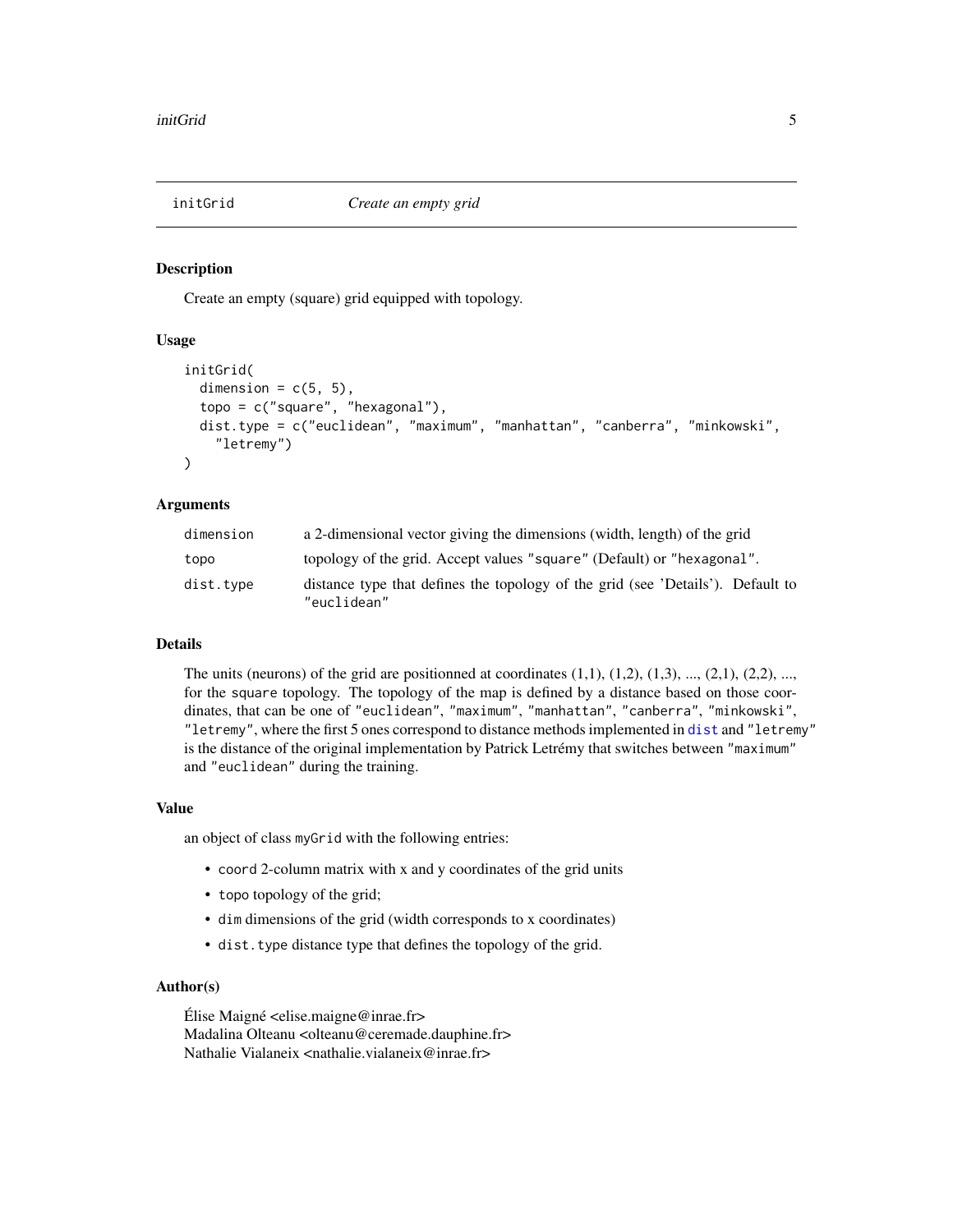#### <span id="page-5-0"></span>References

Letrémy P. (2005) Programmes basés sur l'algorithme de Kohonen et dédiés à l'analyse des données. SAS/IML programs for 'korresp'. <http://samm.univ-paris1.fr/Programmes-SAS-de-cartes-auto>

#### See Also

[plot.myGrid](#page-9-1) for plotting the grid

# Examples

```
initGrid()
initGrid(dimension=c(5, 7), dist.type = "maximum")
```
<span id="page-5-1"></span>initSOM *Initialize parameters for the SOM algorithm*

#### Description

The initSOM function returns a paramSOM class object that contains the parameters needed to run the SOM algorithm.

#### Usage

```
initSOM(
  dimension = c(5, 5),
  topo = c("square", "hexagonal"),
  radius.type = c("gaussian", "letremy"),
  dist.type = switch(match.arg(radius.type), letremy = "letremy", gaussian =
    "euclidean"),
  type = c("numeric", "relational", "korresp"),
  mode = c("online"),affectation = c("standard", "heskes"),
 maxit = 500,
 nb.save = 0,
 verbose = FALSE,
 proto@ = NULL,init.proto = switch(type, numeric = "random", relational = "obs", korresp = "random"),
 scaling = switch(type, numeric = "unitvar", relational = "none", korresp = "chi2"),
  eps0 = 1\lambda## S3 method for class 'paramSOM'
print(x, \ldots)## S3 method for class 'paramSOM'
summary(object, ...)
```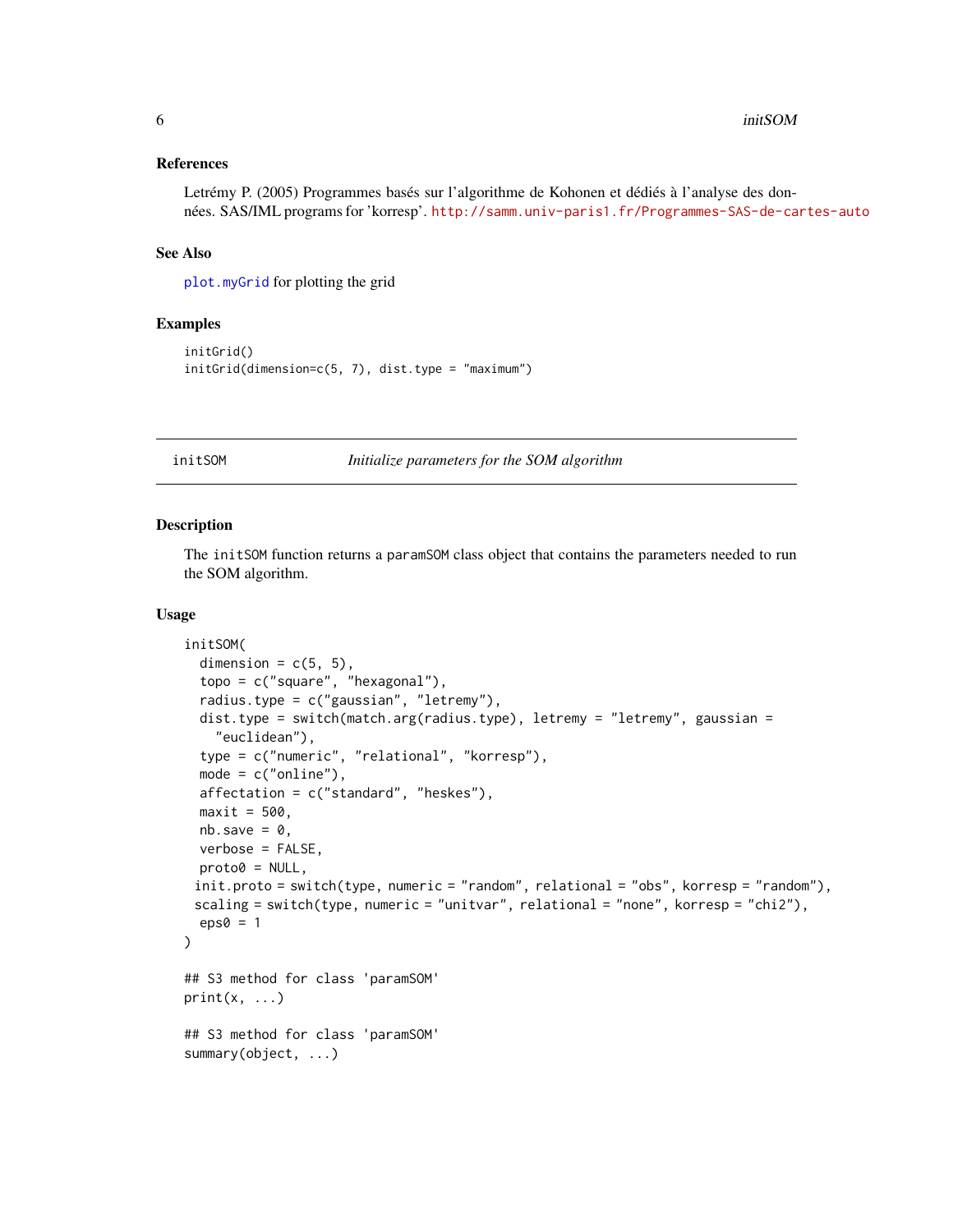#### <span id="page-6-0"></span>initSOM 7

# Arguments

| dimension   | Vector of two integer points corresponding to the x dimension and the y dimen-<br>sion of the myGrid class object. Default values are: (5,5). Other data-driven<br>defaults are set by function trainSOM.                                                                                                                                                                                                                                                                                                                                                                         |
|-------------|-----------------------------------------------------------------------------------------------------------------------------------------------------------------------------------------------------------------------------------------------------------------------------------------------------------------------------------------------------------------------------------------------------------------------------------------------------------------------------------------------------------------------------------------------------------------------------------|
| topo        | The topology to be used to build the grid of the myGrid class object. Accept<br>values "square" (Default) or "hexagonal".                                                                                                                                                                                                                                                                                                                                                                                                                                                         |
| radius.type | The neighborhood type. Default value is "gaussian", which corresponds to a<br>Gaussian neighborhood. The annealing of the neighborhood during the training<br>step is similar to the one implemented in yasomi. The alternative value corre-<br>sponds to an piecewise linear neighborhood as implemented by Patrick Letrémy<br>in his SAS scripts.                                                                                                                                                                                                                               |
| dist.type   | The neighborhood relationship on the grid. One of c("letremy", "euclidean", "maximum", "manhattar<br>When radius. type is letremy, default value is letremy which is the origi-<br>nal implementation by Patrick Letrémy. When radius. type is gaussian, de-<br>fault value is euclidean. The other possible values are passed to method in<br>function dist. dist.type = "letremy" is not permitted with radius.type =<br>"gaussian". Only euclidian is allowed with hexagonal topology.                                                                                         |
| type        | The SOM algorithm type. Possible values are: numeric (default value), korresp<br>and relational.                                                                                                                                                                                                                                                                                                                                                                                                                                                                                  |
| mode        | The SOM algorithm mode. Default value is online.                                                                                                                                                                                                                                                                                                                                                                                                                                                                                                                                  |
| affectation | The SOM affectation type. Default value is standard which corresponds to<br>a hard affectation. Alternative is heskes which corresponds to Heskes's soft<br>affectation.                                                                                                                                                                                                                                                                                                                                                                                                          |
| maxit       | The maximum number of iterations to be done during the SOM algorithm pro-<br>cess. Default value is 500. Other data-driven defaults are set by function trainSOM.                                                                                                                                                                                                                                                                                                                                                                                                                 |
| nb.save     | The number of intermediate back-ups to be done during the algorithm process.<br>Default value is 0.                                                                                                                                                                                                                                                                                                                                                                                                                                                                               |
| verbose     | The boolean value which activates the verbose mode during the SOM algorithm<br>process. Default value is FALSE.                                                                                                                                                                                                                                                                                                                                                                                                                                                                   |
| proto0      | The initial prototypes. Default value is NULL.                                                                                                                                                                                                                                                                                                                                                                                                                                                                                                                                    |
| init.proto  | The method to be used to initialize the prototypes, which may be "random"<br>(randomization), "obs" (each prototype is assigned a random observation) or<br>"pca". In pca the prototypes are initialized to the observations closest to a grid<br>along the two first principal components of the data (numeric case) or along<br>a two-dimensional multidimensional scaling (relational case, equivalent to a<br>relational PCA). Default value is random for the numeric and korresp types,<br>and obs for the relational type. pca is not available for korresp SOM.           |
| scaling     | The type of data pre-processing. For numeric SOM, possibilities are unitvar<br>(data are centered and scaled; this is the default value for a numeric SOM), none<br>(no pre-processing), and center (data are centered but not scaled). For korresp<br>SOM, the only available value is chi2. For relational SOM, possibilities<br>are none (no pre-processing, default value for relational SOM) and cosine.<br>This last one first turns the dissimilarity into a similarity using the suggestion<br>in (Lee and Verleysen, 2007). Then, a cosine normalization as described in |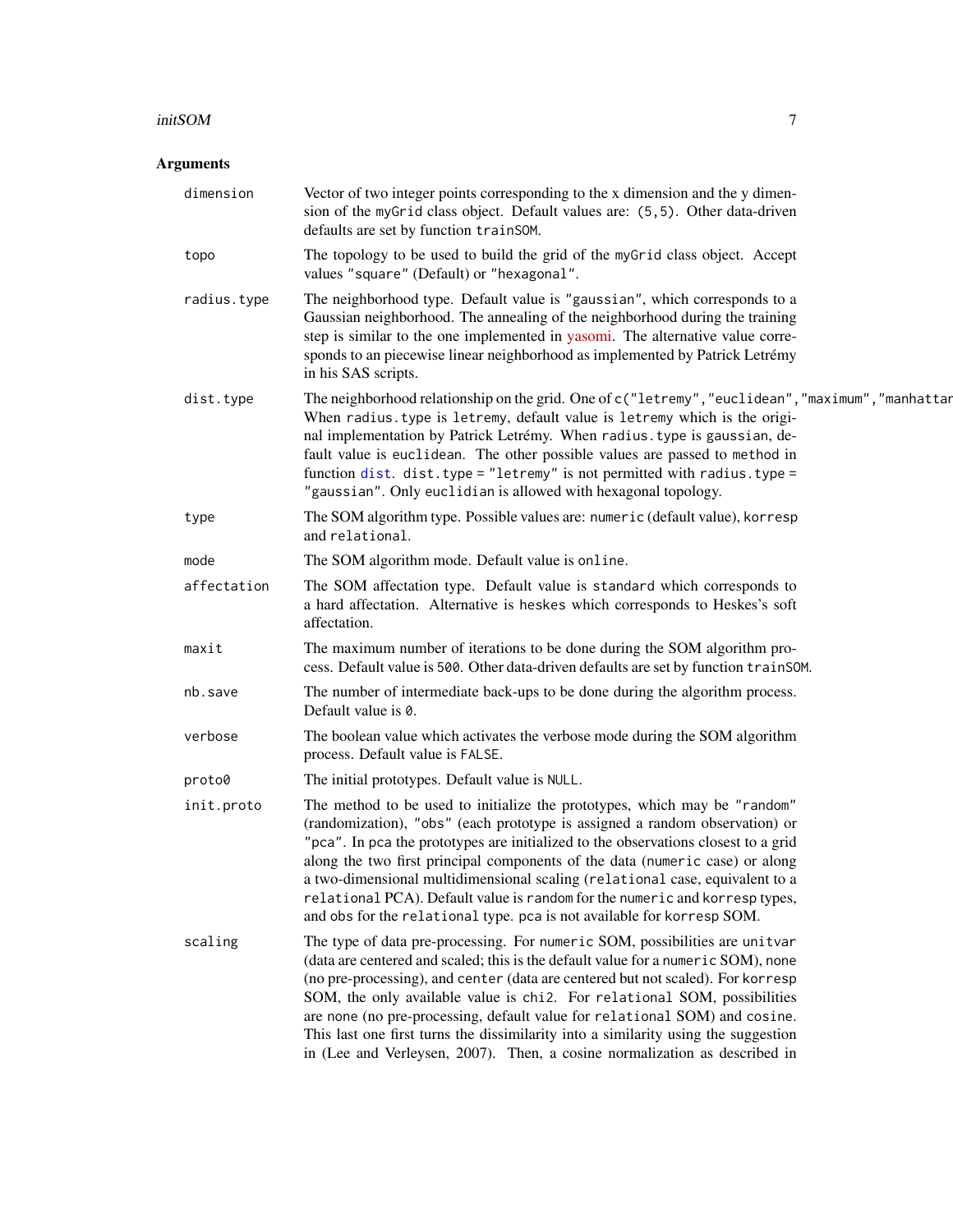<span id="page-7-0"></span>

|          | (Ben-Hur and Weston, 2010) is applied to the kernel, that is finally turned back<br>into its induced distance. For further details on this processing, have a look at the<br>corresponding documentation in the directory "doc" of the package's installation<br>directory.                                    |
|----------|----------------------------------------------------------------------------------------------------------------------------------------------------------------------------------------------------------------------------------------------------------------------------------------------------------------|
| eps0     | The scaling value for the stochastic gradient descent step in the prototypes'<br>update. The scaling value for the stochastic gradient descent step is equal to<br>$\frac{0.3\epsilon_0}{1+0.2t/\text{dim}}$ where t is the current step number and dim is the grid dimension<br>(width multiplied by height). |
| X        | an object of class paramsom.                                                                                                                                                                                                                                                                                   |
| $\cdots$ | not used                                                                                                                                                                                                                                                                                                       |
| object   | an object of class paramSOM.                                                                                                                                                                                                                                                                                   |

#### Value

The initSOM function returns an object of class paramSOM which is a list of the parameters passed to the initSOM function, plus the default parameters for the ones not specified by the user.

# Author(s)

Élise Maigné  $\leq$ elise.maigne@inrae.fr> Madalina Olteanu <olteanu@ceremade.dauphine.fr> Nathalie Vialaneix <nathalie.vialaneix@inrae.fr>

# References

Ben-Hur A., Weston J. (2010) A user's guide to support vector machine. In: *Data Mining Techniques for the Life Sciences*, Springer-Verlag, 223-239.

Heskes T. (1999) Energy functions for self-organizing maps. In: *Kohonen Maps*, Oja E., Kaski S. (Eds.), Elsevier, 303-315.

Lee J., Verleysen M. (2007) *Nonlinear Dimensionality Reduction*. Information Science and Statistics series, Springer.

Letrémy P. (2005) Programmes basés sur l'algorithme de Kohonen et dediés à l'analyse des données. SAS/IML programs for 'korresp'. <http://samm.univ-paris1.fr/Programmes-SAS-de-cartes-auto>.

Rossi F. (2013) yasomi: Yet Another Self-Organising Map Implementation. R package, version 0.3. <https://github.com/fabrice-rossi/yasomi>

# See Also

See [initGrid](#page-4-1) for creating a SOM prior structure (grid).

### Examples

```
# create a default 'paramSOM' class object
default.paramSOM <- initSOM()
summary(default.paramSOM)
```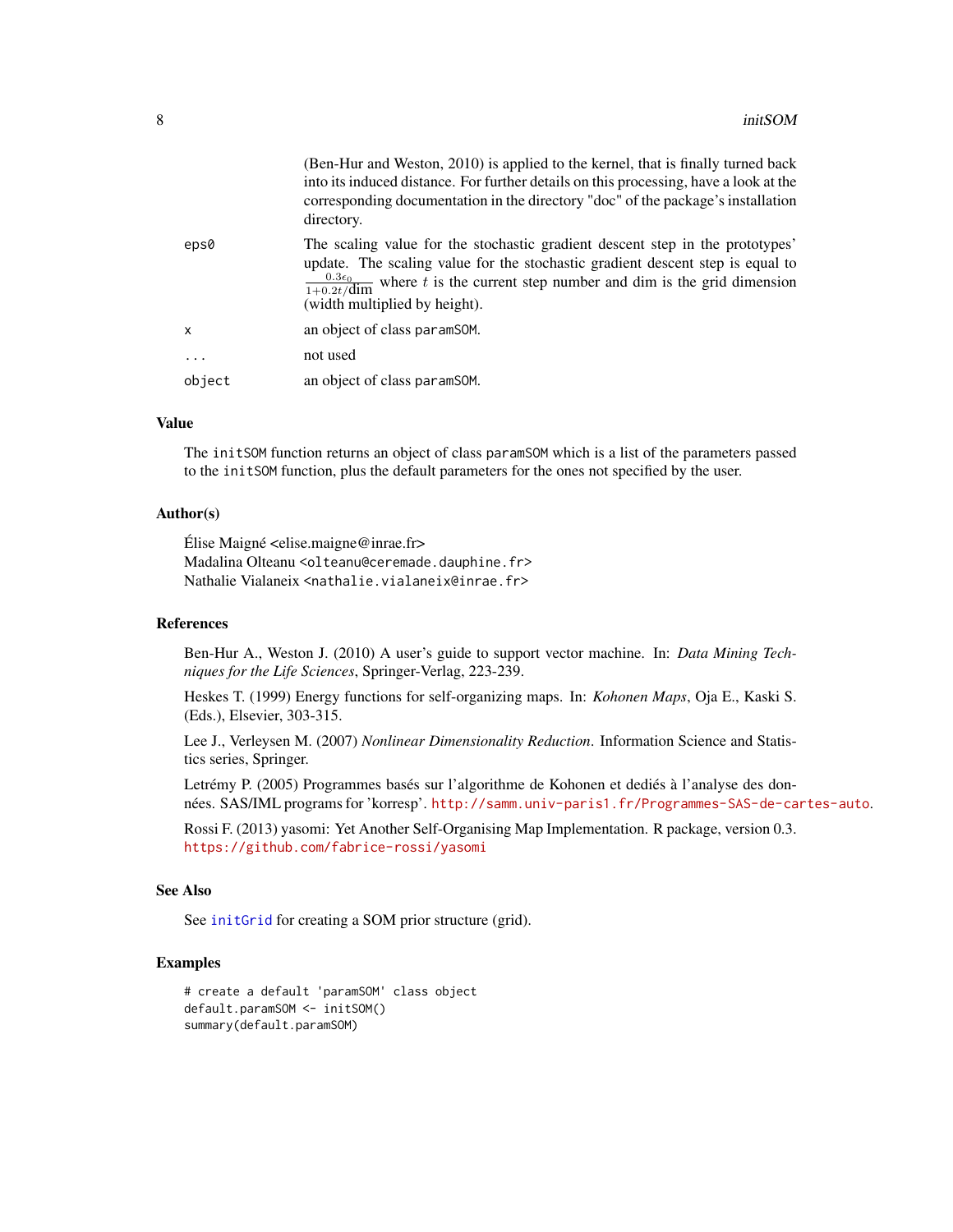<span id="page-8-0"></span>lesmis 9

#### Description

This dataset contains the coappearance network (igraph object) of characters in the novel Les Misérables (written by the French writter Victor Hugo).

# Format

lesmis is an [igraph](#page-0-0) object. Its vertices are the characters of the novel and an edge indicates that the two characters appear together in the same chapter of the novel, at least once. Vertex attributes for this graph are 'id', a vertex number between 1 and 77, and 'label', the character's name. The edge attribute 'value' gives the number of co-appearances between the two characters afferent to the edge (the [igraph](#page-0-0) can thus be made a weighted graph using this attribute). Finally, a graph attribute 'layout' is used to provide a layout (generated with the [igraph](#page-0-0) function [layout\\_with\\_fr](#page-0-0)) for visualizing the graph.

dissim.lesmis is a dissimilarity matrix computed with the function [shortest\\_paths](#page-0-0) and containing the length of the shortest paths between pairs of nodes.

# Details

Les Misérables is a French historical novel, written by Victor Hugo and published in 1862. The co-appearance network has been extracted by D.E. Knuth (1993).

#### References

Hugo V. (1862) *Les Miserables*.

Knuth D.E. (1993) *The Stanford GraphBase: A Platform for Combinatorial Computing*. Reading (MA): Addison-Wesley.

#### Examples

```
data(lesmis)
## Not run:
summary(lesmis)
plot(lesmis,vertex.size=0)
## End(Not run)
```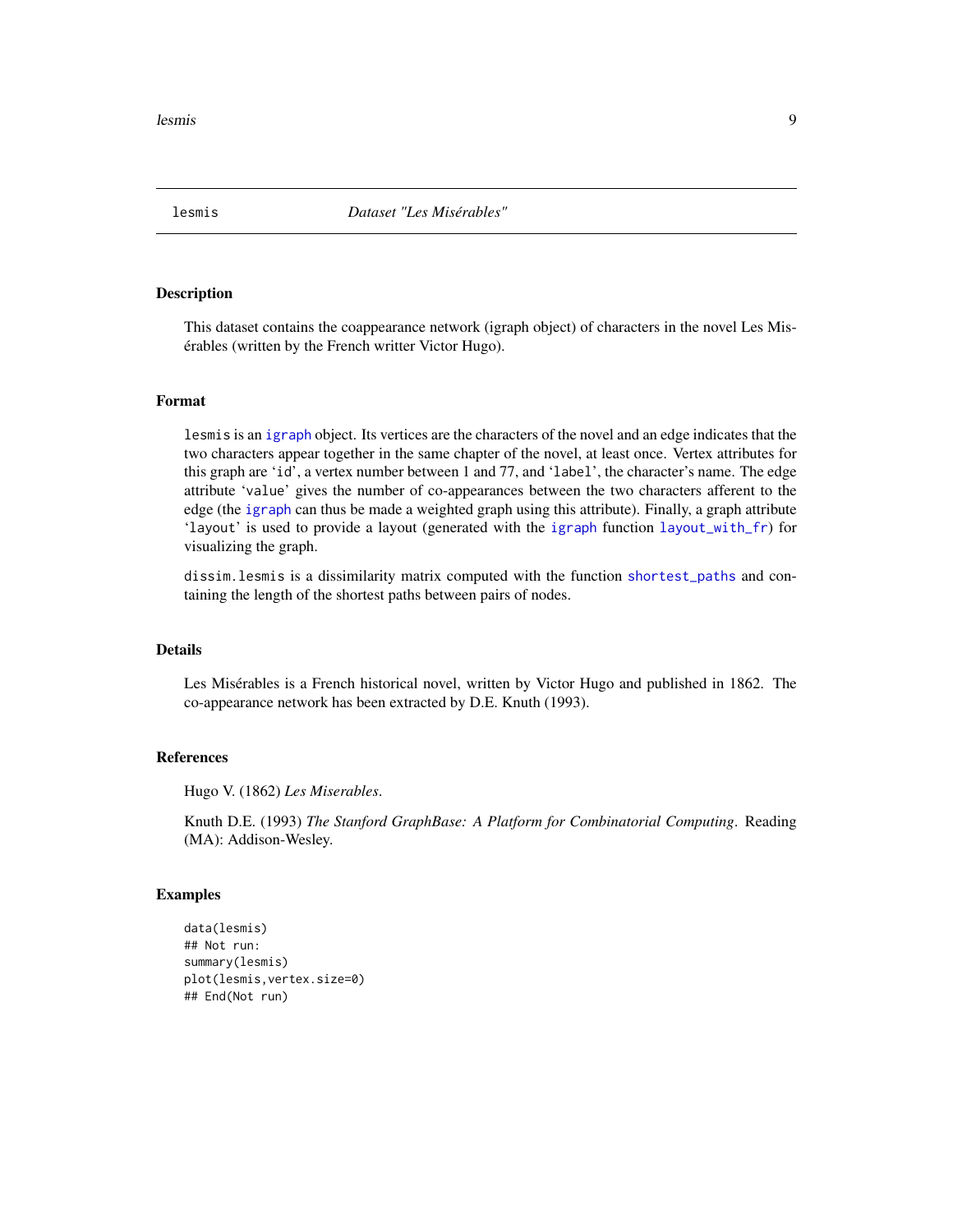<span id="page-9-0"></span>

# <span id="page-9-1"></span>Description

Methods for the result of [initGrid](#page-4-1) (myGrid object)

#### Usage

```
## S3 method for class 'myGrid'
print(x, \ldots)## S3 method for class 'myGrid'
summary(object, ...)
## S3 method for class 'myGrid'
```
 $plot(x, show.names = TRUE, names = 1:prod(x$dim), ...)$ 

# Arguments

| x          | myGrid object                                                                                                     |
|------------|-------------------------------------------------------------------------------------------------------------------|
| $\ddots$ . | Further arguments to the <b>plot</b> function.                                                                    |
| object     | myGrid object                                                                                                     |
| show.names | Whether the cluster names must be printed in center of the grid or not. Default<br>to TRUE (names not displayed). |
| names      | If show names = TRUE, values of the names to display. Default to the cluster<br>number.                           |

# Details

The myGrid class has the following entries:

- coord 2-column matrix with x and y coordinates of the grid units
- topo topology of the grid;
- dim dimensions of the grid (width corresponds to x coordinates)
- dist.type distance type that defines the topology of the grid.

During plotting, the color filling process uses the coordinates of the object x included in x\$coord.

# Author(s)

Élise Maigné <elise.maigne@inrae.fr> Madalina Olteanu, <olteanu@ceremade.dauphine.fr> Nathalie Vialaneix, <nathalie.vialaneix@inrae.fr>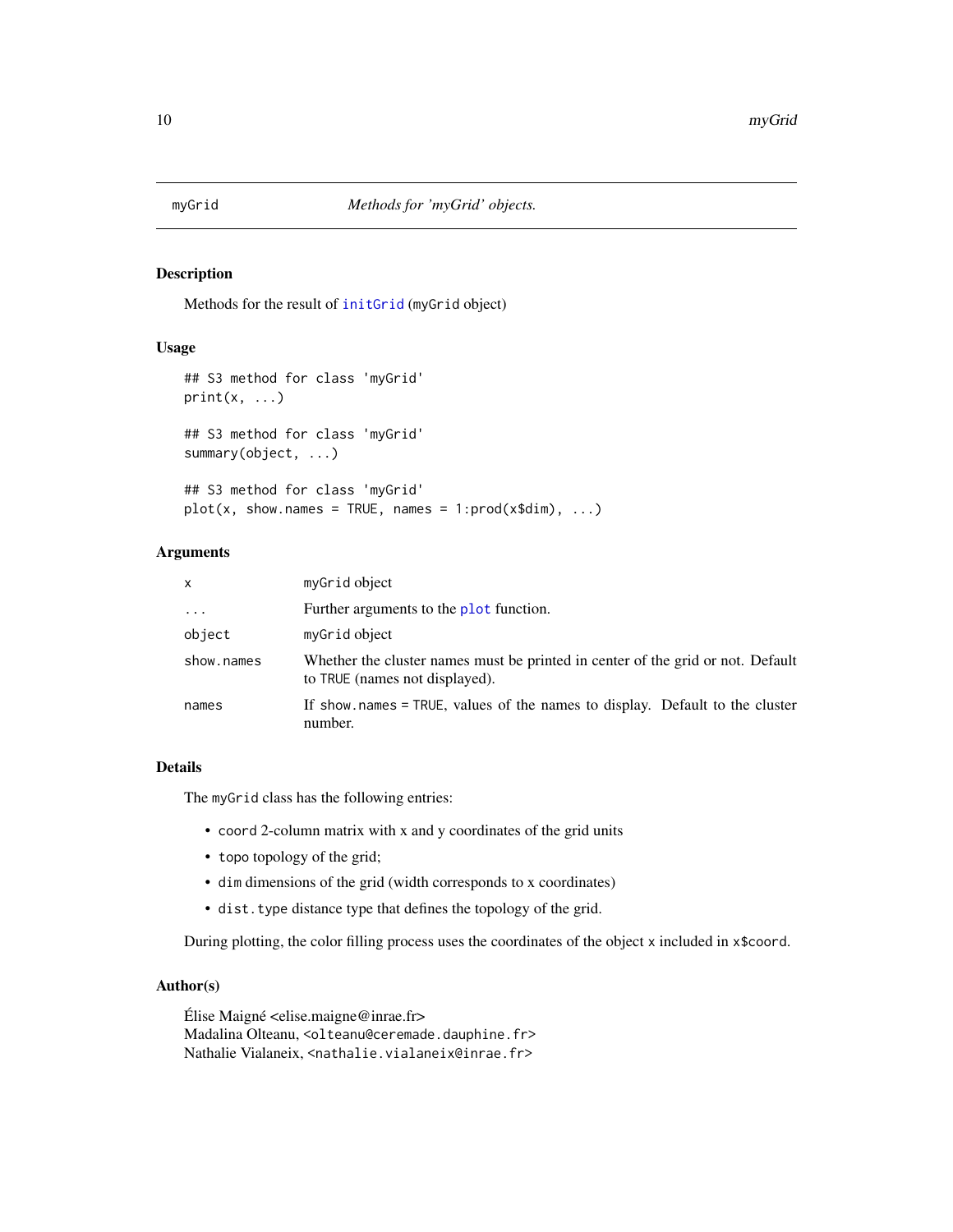# <span id="page-10-0"></span>plot.somRes 11

# See Also

[initGrid](#page-4-1) to define a myGrid class object.

# Examples

```
# creating grid
a.grid <- initGrid(dimension=c(5,5), topo="square", dist.type="maximum")
# plotting grid
# without any color specification
plot(a.grid)
# generating colors from rainbow() function
my.colors <- grDevices::rainbow(5*5)
plot(a.grid) + ggplot2::scale_fill_manual(values = my.colors)
```
# <span id="page-10-1"></span>plot.somRes *Plot a* somRes *class object*

# Description

Produce graphics to help interpreting a somRes object.

#### Usage

```
## S3 method for class 'somRes'
plot(
  x,
 what = c("obs", "prototypes", "energy", "add"),
 type = switch(what, obs = "hitmap", prototypes = "color", add = "pie", energy =
    "energy"),
  variable = NULL,
  my.palette = NULL,
  is.scaled = if (x$parameters$type == "numeric") TRUE else FALSE,
  show.names = TRUE,
 names = if (what != "energy") switch(type, graph = 1:prod(x$parameters$the.grid$dim),
    1:prod(x$parameters$the.grid$dim)) else NULL,
 proportional = TRUE,
 pie.graph = FALSE,
 pie.variable = NULL,
  s.radius = 1,
  view = if (x$parameters$type == "korresp") "r" else NULL,
  ...
)
```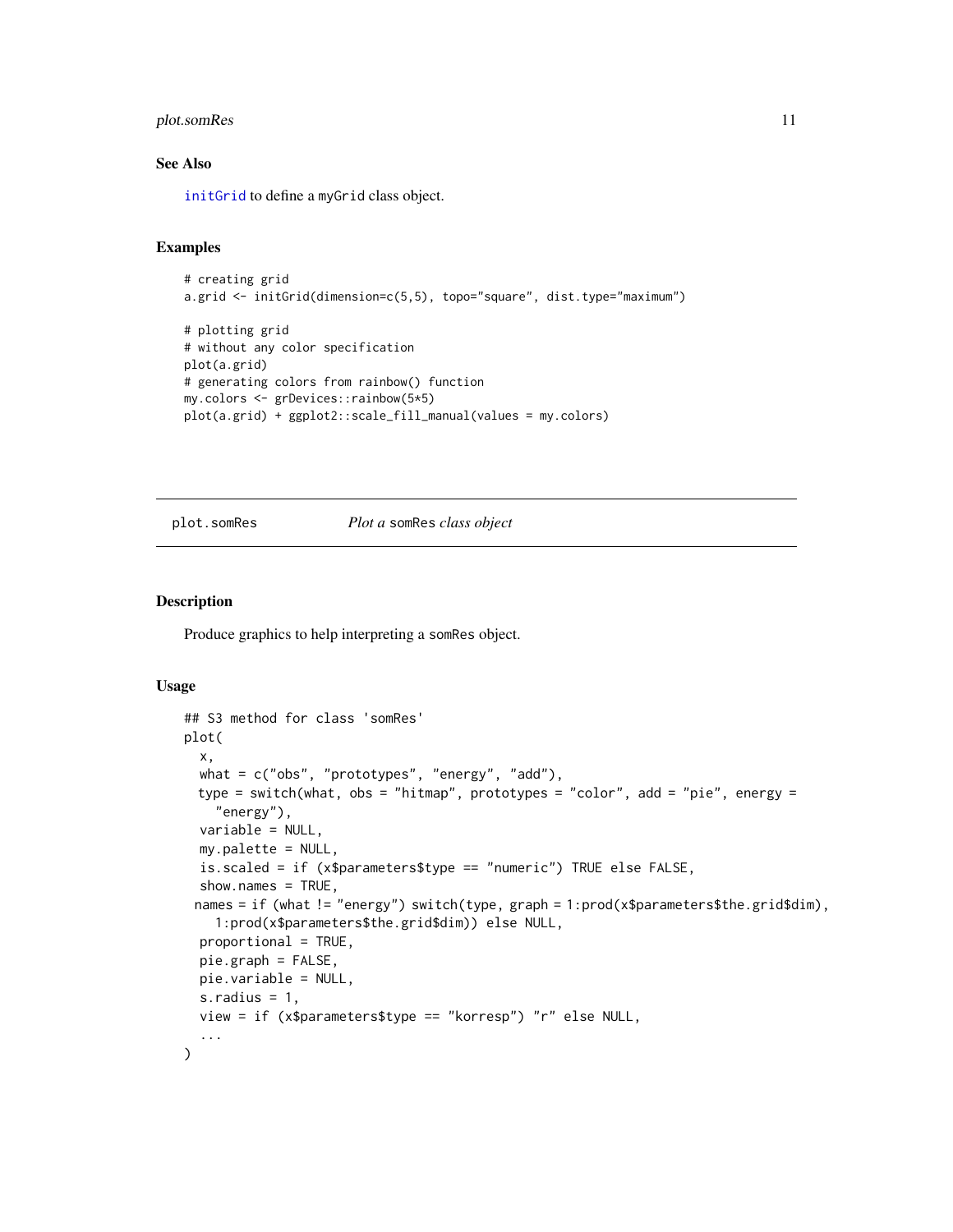# <span id="page-11-0"></span>Arguments

| х            | A somRes class object.                                                                                                                                                                                                                                                                                                              |
|--------------|-------------------------------------------------------------------------------------------------------------------------------------------------------------------------------------------------------------------------------------------------------------------------------------------------------------------------------------|
| what         | What you want to plot. Either the observations (obs, default case), the evolu-<br>tion of energy (energy), the prototypes (prototypes) or an additional variable<br>(add).                                                                                                                                                          |
| type         | Further argument indicating which type of chart you want to have. Choices<br>depend on the value of what (what="energy" has no type argument). Default<br>values are "hitmap" for obs, "color" for prototypes and "pie" for add. See<br>section "Details" below for further details.                                                |
| variable     | Either the variable to be used for what="add" or the index of the variable of<br>the data set to consider. For type="boxplot", the default value is the sequence<br>from 1 to the minimum between 5 and the number of columns of the data set. In<br>all other cases, default value is 1. See somRes. plotting for further details. |
| my.palette   | A vector of colors. If omitted, predefined palettes are used, depending on the<br>plot case. This argument is used for the following combinations: all "color"<br>types and "prototypes"/"poly.dist".                                                                                                                               |
| is.scaled    | A boolean indicating whether values should be scaled prior to plotting or not.<br>Default value is TRUE when type="numeric" and FALSE in the other cases.                                                                                                                                                                           |
| show.names   | Boolean used to indicate whether each neuron should have a title or not, if<br>relevant. Default to TRUE. It is feasible on the following cases: all "color",<br>"lines", "meanline", "barplot", "boxplot", "names" types, "add"/"pie",<br>"prototypes"/"umatrix","prototypes"/"poly.dist" and "add"/"words".                       |
| names        | The names to be printed for each neuron if show names=TRUE. Default to a<br>number which identifies the neuron.                                                                                                                                                                                                                     |
| proportional | Boolean used when what="add" and type="pie". It indicates if the pies should<br>be proportional to the number of observations in the class. Default value is TRUE.                                                                                                                                                                  |
| pie.graph    | Boolean used when what="add" and type="graph". It indicates if the vertices<br>should be pies or not.                                                                                                                                                                                                                               |
| pie.variable | The variable needed to plot the pies when what="add", type="graph" and ar-<br>gument pie.graph=TRUE.                                                                                                                                                                                                                                |
| s.radius     | The size of the pies to be plotted (maximum size when proportional=TRUE) for<br>what="add", type="graph" and pie.graph=TRUE. The default value is 0.9.                                                                                                                                                                              |
| view         | Used only when the algorithm's type is "korresp". It indicates whether rows<br>$("r")$ or columns $("c")$ must be drawn.                                                                                                                                                                                                            |
| $\cdots$     | Further arguments to be passed to the underlined plot function (which can be<br>plot, barplot, pie depending on type; see somRes.plotting for further<br>details).                                                                                                                                                                  |

# Details

See [somRes.plotting](#page-18-1) for further details and more examples.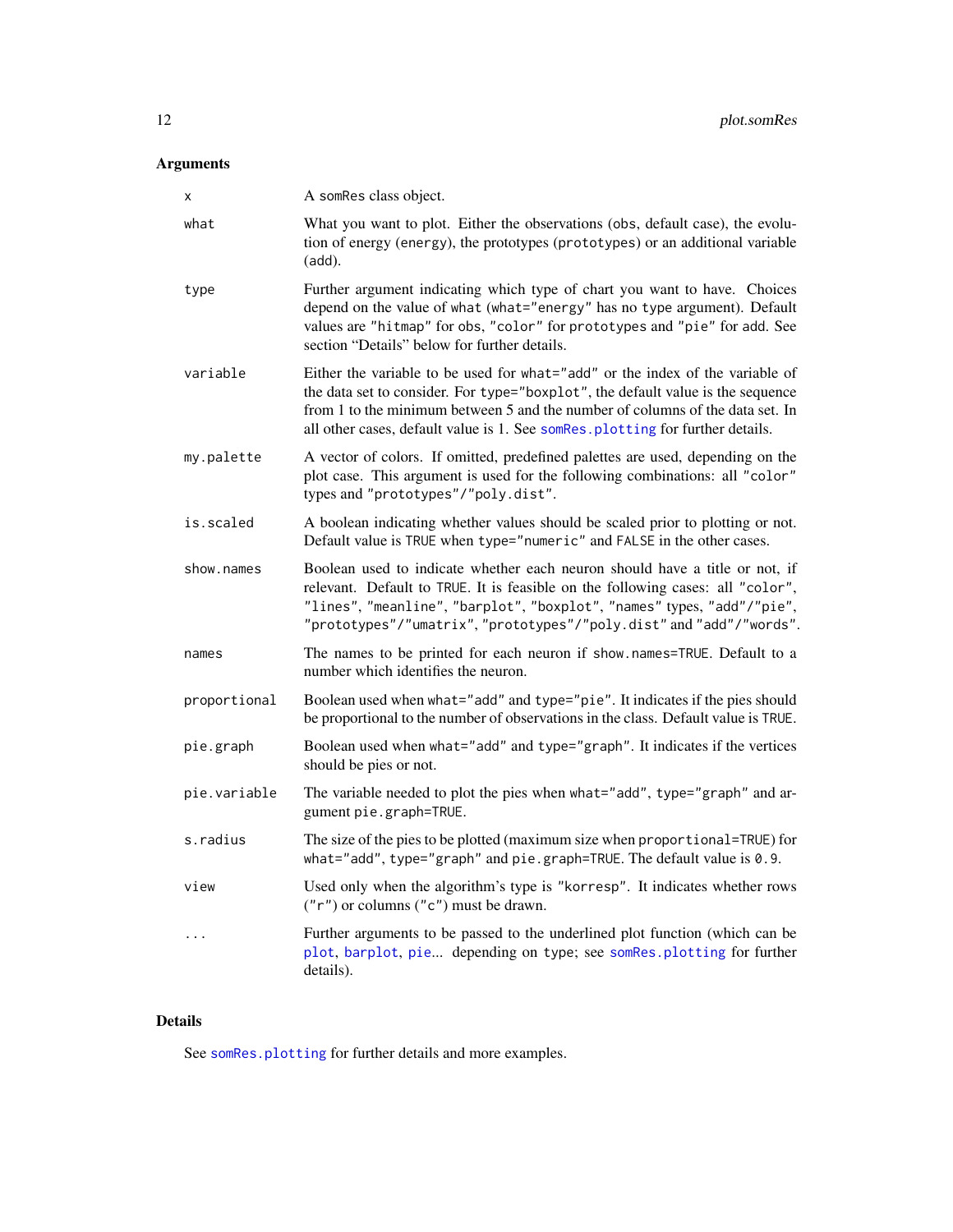# <span id="page-12-0"></span>predict.somRes 13

#### Author(s)

Élise Maigné  $\leq$ elise.maigne@inrae.fr> Madalina Olteanu <olteanu@ceremade.dauphine.fr> Nathalie Vialaneix <nathalie.vialaneix@inrae.fr>

# See Also

[trainSOM](#page-25-1) to run the SOM algorithm, that returns a somRes class object.

# Examples

```
# run the SOM algorithm on the numerical data of 'iris' data set
iris.som \le trainSOM(x.data = iris[, 1:4], nb.save = 2)
# plots
# on energy
plot(iris.som, what = "energy")
# on observations
plot(iris.som, what = "obs", type = "lines")
# on prototypes
plot(iris.som, what = "prototypes", type = "3d", variable = "Sepal.Length")
# on an additional variable: the flower species
plot(iris.som, what = "add", type = "pie", variable = iris$Species)
```
predict.somRes *Predict the classification of a new observation*

#### Description

Predict the neuron where a new observation is classified

# Usage

```
## S3 method for class 'somRes'
predict(object, x.new = NULL, ..., radius = 0)
```
#### Arguments

| object   | a somRes object.                                                                                                                                                                                                             |
|----------|------------------------------------------------------------------------------------------------------------------------------------------------------------------------------------------------------------------------------|
| x.new    | a new observation (optional). Default values is NULL which corresponds to<br>performing prediction on the training dataset.                                                                                                  |
| $\cdots$ | not used.                                                                                                                                                                                                                    |
| radius   | current radius used to perform soft affectation (when affectation = "heskes",<br>see initSOM for further details about Heskes' soft affectation). Default value is<br>' $\theta$ ', which corresponds to a hard affectation. |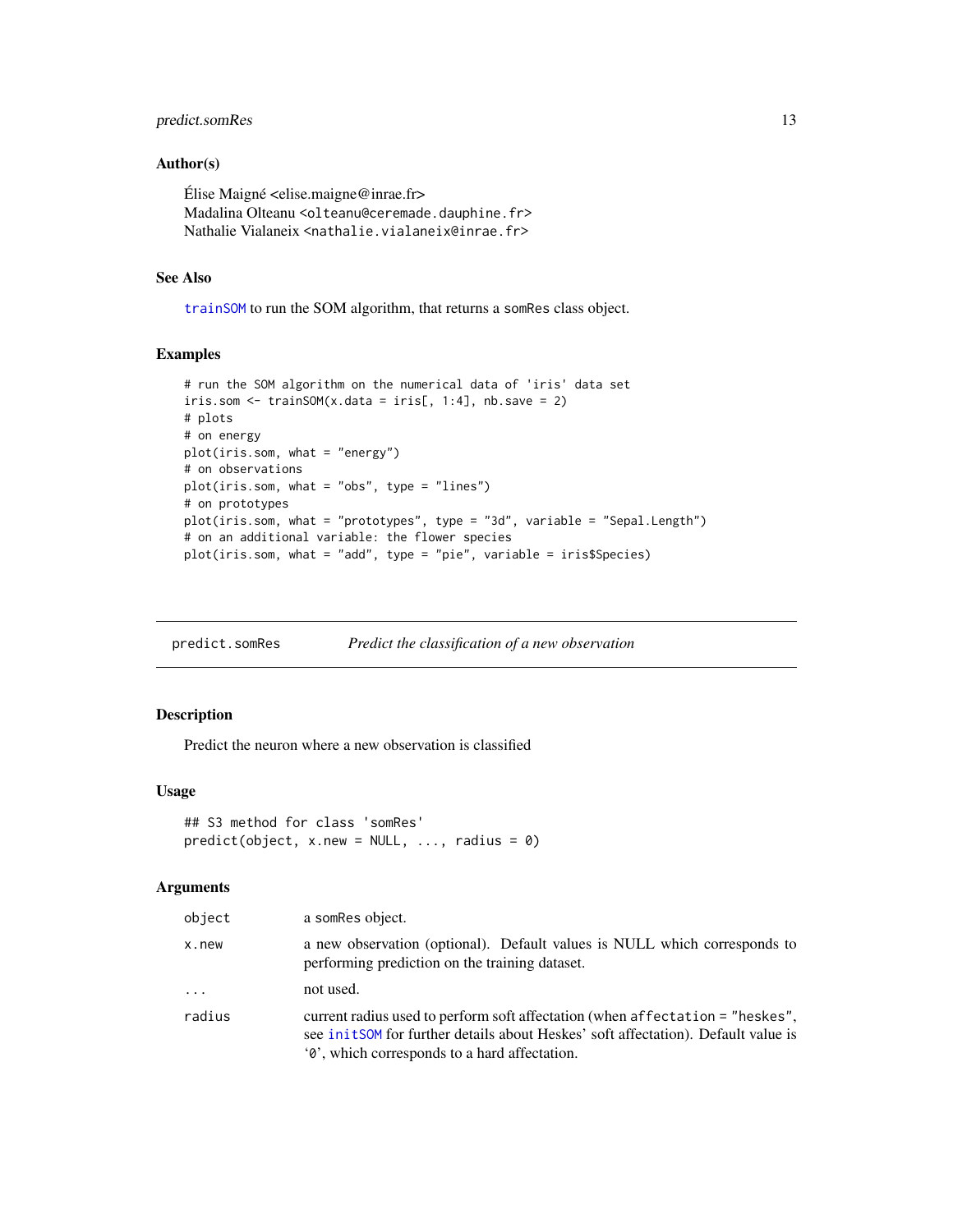# <span id="page-13-0"></span>Details

The number of columns of the new observations (or its length if only one observation is provided) must match the number of columns of the data set given to the SOM algorithm (see [trainSOM](#page-25-1)).

#### Value

predict.somRes returns the number of the neuron to which the new observation is assigned (i.e., neuron with the closest prototype).

When the algorithm's type is "korresp",  $x$  new must be the original contingency table passed to the algorithm.

#### Author(s)

Jérome Mariette <jerome.mariette@inrae.fr> Madalina Olteanu <olteanu@ceremade.dauphine.fr> Fabrice Rossi <fabrice.rossi@apiacoa.org> Nathalie Vialaneix <nathalie.vialaneix@inrae.fr>

#### See Also

[trainSOM](#page-25-1)

#### Examples

```
set.seed(2343)
my.som \le trainSOM(x.data = iris[-100, 1:4], dimension = c(5, 5))
predict(my.som, iris[100, 1:4])
```
presidentielles2002 *2002 French presidential election data set*

#### Description

This data set provides the number of votes at the first round of the 2002 French presidential election for each of the 16 candidates for 106 administrative districts called "Départements".

#### Format

presidentielles2002 is a data frame of 106 rows (the French administrative districts called "Départements") and 16 columns (the candidates).

# Source

The data are provided by the French ministry "Ministère de l'Intérieur". The original data can be downloaded at <https://www.interieur.gouv.fr/Elections/Les-resultats/Presidentielles> (2002 élections and "Résultats par départements").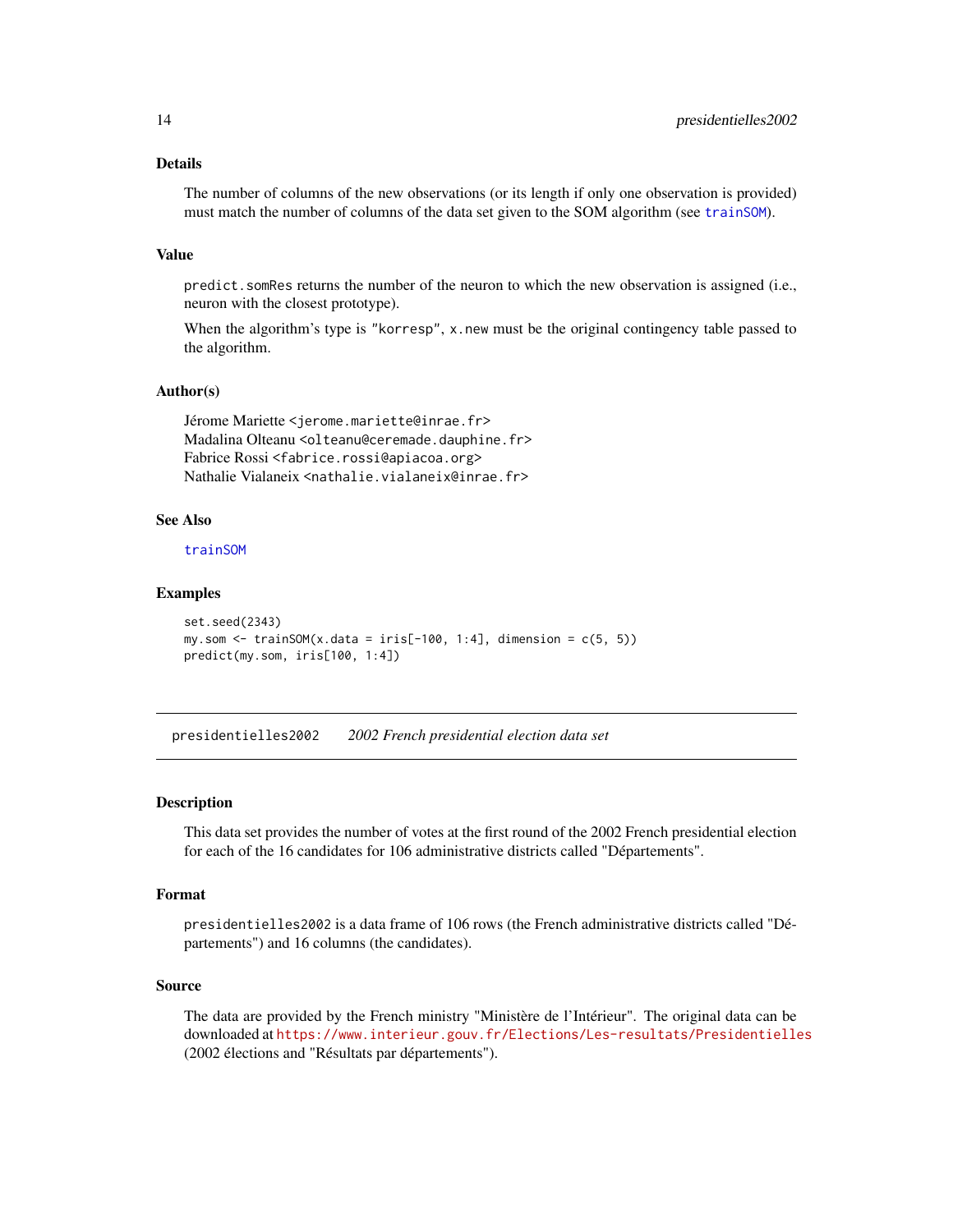#### <span id="page-14-0"></span>projectIGraph 15

#### References

The 2002 French presidential election consisted of two rounds. The second round attracted a greater than usual amount of international attention because of far-right candidate Le Pen's unexpected victory over Socialist candidate Lionel Jospin. The event is known because, on the one hand, the number of candidates was unusually high (16) and, on the other hand, because the polls had failed to predict that Jean-Marie Le Pen would be on the second round.

Further comments at [https://en.wikipedia.org/wiki/2002\\_French\\_presidential\\_election](https://en.wikipedia.org/wiki/2002_French_presidential_election).

#### Examples

```
data(presidentielles2002)
apply(presidentielles2002, 2, sum)
```
projectIGraph *Compute the projection of a graph on a grid*

#### <span id="page-14-1"></span>Description

Compute the projection of a graph, provided as an [igraph](#page-0-0) object, on the grid of the somRes object.

#### Usage

```
projectIGraph(object, init.graph, ...)
```
#### Arguments

| object     | a som Res object.                                                                             |
|------------|-----------------------------------------------------------------------------------------------|
| init.graph | an igraph whose number of vertices is equal to the clustering length of the<br>somRes object. |
| $\cdots$   | Not used.                                                                                     |

# Value

The result is an [igraph](#page-0-0) which vertexes are the clusters (the clustering is thus understood as a vertex clustering) and the edges are the counts of edges in the original graph between two vertices corresponding to the two clusters in the projected graph or, if init.graph is a weighted graph, the sum of the weights between the pairs of vertices corresponding to the two clusters.

The resulting igraph object's attributes are:

- the graph attribute layout which provides the layout of the projected graph according to the grid of the SOM;
- the vertex attributes name and size which, respectively are the vertex number on the grid and the number of vertexes included in the corresponding cluster;
- the edge attribute weight which gives the number of edges (or the sum of the weights) between the vertexes of the two corresponding clusters.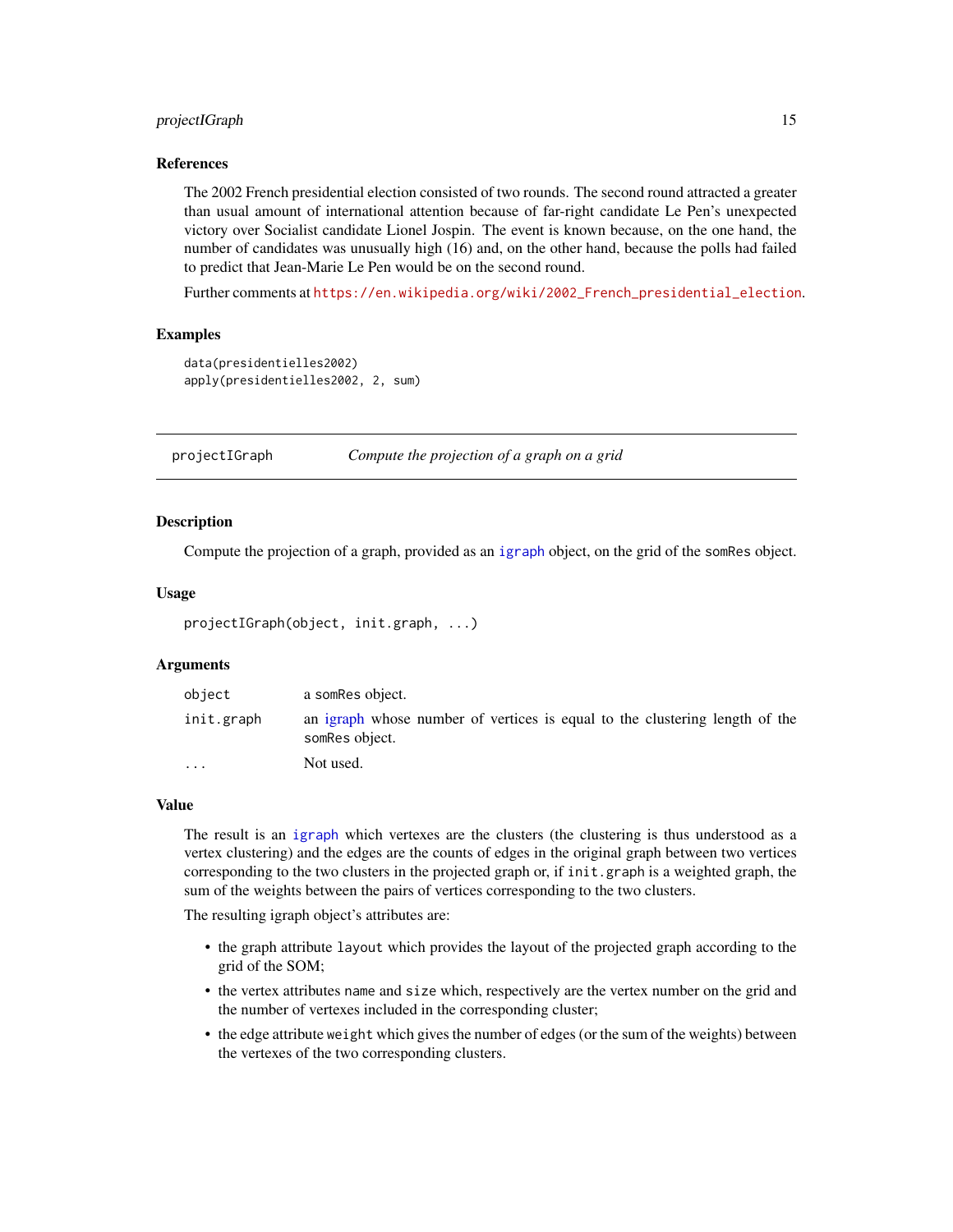#### <span id="page-15-0"></span>Author(s)

Madalina Olteanu <olteanu@ceremade.dauphine.fr> Nathalie Vialaneix <nathalie.vialaneix@inrae.fr>

# References

Olteanu M., Villa-Vialaneix N. (2015) Using SOMbrero for clustering and visualizing graphs. *Journal de la Société Française de Statistique*, 156, 95-119.

#### See Also

[projectIGraph.somSC](#page-22-1) which uses the results of a super-clustering to obtain another projected graph. [plot.somRes](#page-10-1) with the option type="graph" or [plot.somSC](#page-22-1) with the option type="projgraph".

#### Examples

```
data(lesmis)
set.seed(7383)
mis.som <- trainSOM(x.data=dissim.lesmis, type="relational", nb.save=10)
proj.lesmis <- projectIGraph(mis.som, lesmis)
## Not run: plot(proj.lesmis)
```
protoDist *Compute distances between prototypes*

#### **Description**

Compute distances, either between all prototypes (mode = "complete") or only between prototypes' neighbours (mode = "neighbors").

#### Usage

```
protoDist(object, mode = c("complete", "neighbors"), radius = 1, ...)
```
# Arguments

| object  | a som Res object.                                                                                                           |
|---------|-----------------------------------------------------------------------------------------------------------------------------|
| mode    | Specifies which distances should be computed (default to "complete").                                                       |
| radius  | Radius used to fetch the neighbors (default to 1). The distance used to compute<br>the neighbors is the Euclidean distance. |
| $\cdot$ | Not used.                                                                                                                   |

#### Details

When mode="complete", distances between all prototypes are computed. When mode="neighbors", distances are computed only between the prototypes and their neighbors. If the data were preprocessed during the SOM training procedure, the distances are computed on the normalized values of the prototypes.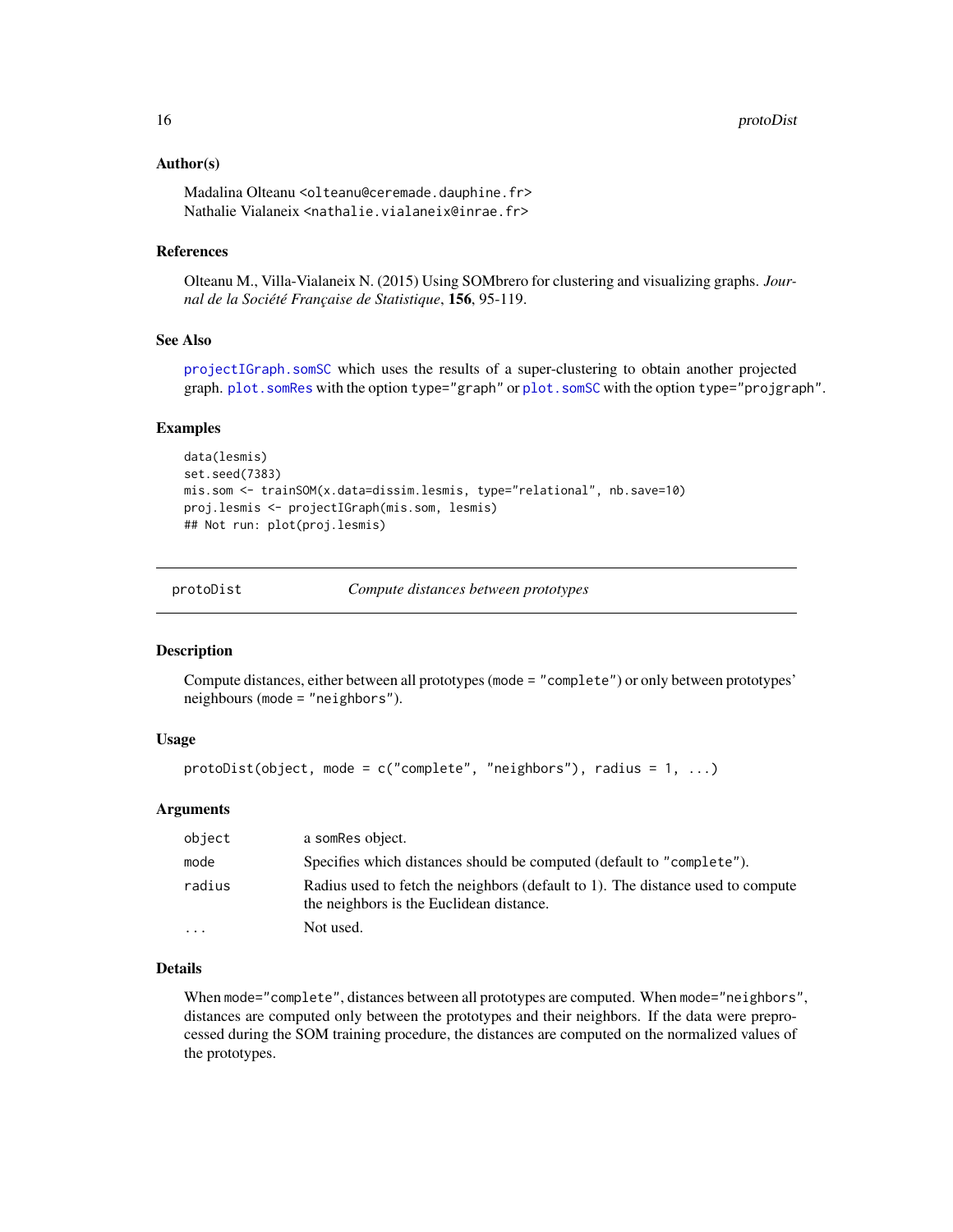#### <span id="page-16-0"></span>quality that is a set of the contract of the contract of the contract of the contract of the contract of the contract of the contract of the contract of the contract of the contract of the contract of the contract of the c

# Value

When mode = "complete", the function returns a square matrix which dimensions are equal to the product of the grid dimensions.

When mode = "neighbors", the function returns a list which length is equal to the product of the grid dimensions; the length of each item is equal to the number of neighbors. Neurons are considered to have 8 neighbors at most (*i.e.*, two neurons are neighbors if they have an Euclidean distance ered to have 8 neighbors at most (*i.e.*, two neurons are neighbors if they have an Euclidean distance<br>smaller than radius. Natural choice for radius is 1 for hexagonal topology and 1 or  $\sqrt{2}$  for square topology (4 and 8 neighbors respectively).

# Author(s)

Madalina Olteanu <olteanu@ceremade.dauphine.fr> Nathalie Vialaneix <nathalie.vialaneix@inrae.fr>

# See Also

#### [trainSOM](#page-25-1)

# Examples

```
set.seed(2343)
my.som \le trainSOM(x.data = iris[,1:4], dimension = c(5,5))
protoDist(my.som)
```
quality *Compute SOM algorithm quality criteria*

# Description

The quality function computes several quality criteria for the result of a SOM algorithm.

#### Usage

```
quality(sommap, quality.type, ...)
```
#### Arguments

| sommap       | A somRes object (see trainSOM for details).                                                                                                                                                                 |
|--------------|-------------------------------------------------------------------------------------------------------------------------------------------------------------------------------------------------------------|
| quality.type | The quality type to compute. Two types are implemented: quantization and<br>topographic. The output of the function is one of those or both of them using<br>the option "all". Default value is the latter. |
| .            | Not used.                                                                                                                                                                                                   |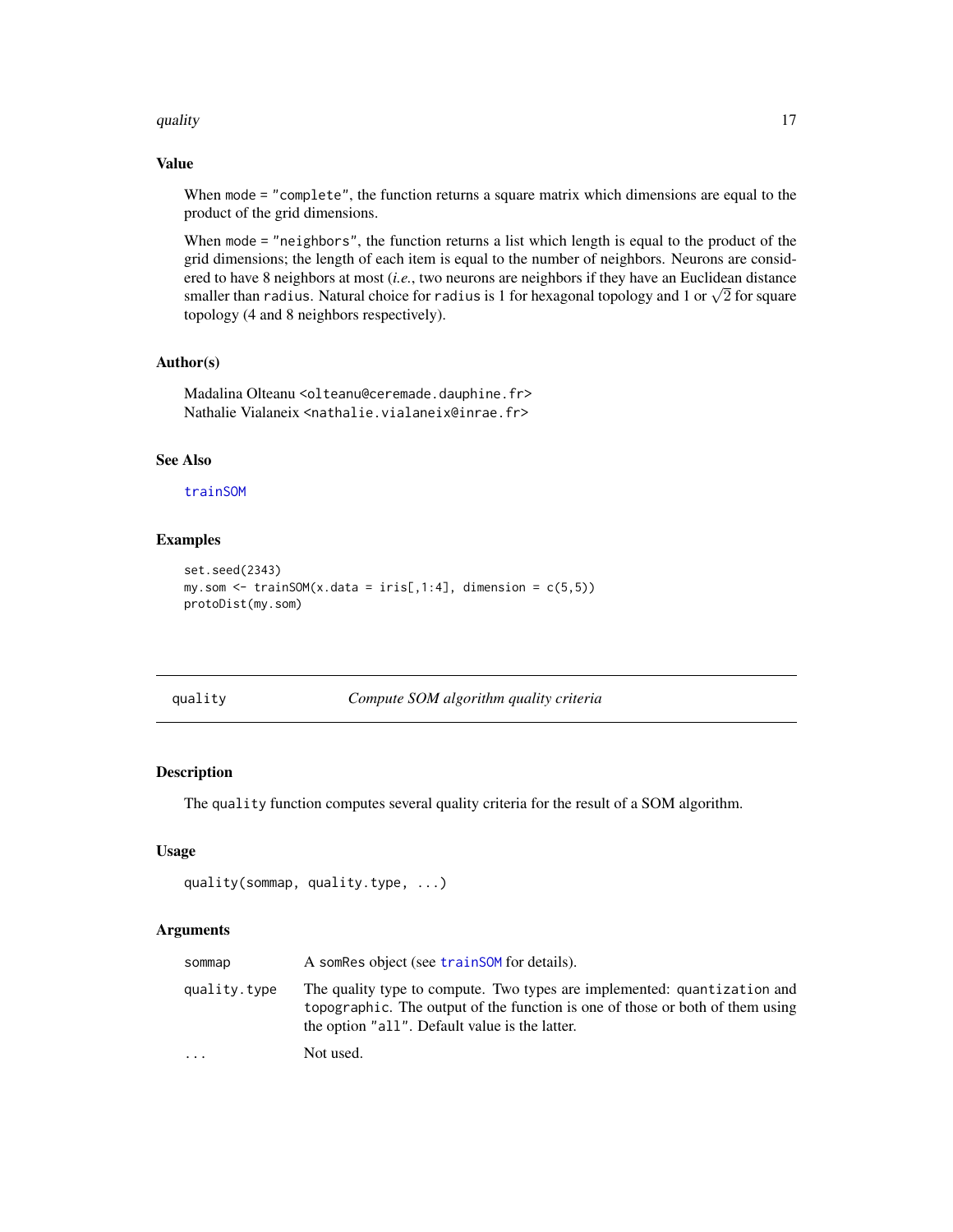The quality function returns either a numeric value (if only one type is computed) or a list a numeric values (if all types are computed).

The quantization error calculates the mean squared euclidean distance between the sample vectors and their respective cluster prototypes. It is a decreasing function of the size of the map.

The topographic error is the simplest of the topology preservation measure: it calculates the ratio of sample vectors for which the second best matching unit is not in the direct neighborhood of the best matching unit.

#### Author(s)

Madalina Olteanu <olteanu@ceremade.dauphine.fr> Nathalie Vialaneix <nathalie.vialaneix@inrae.fr>

# References

Polzlbauer G. (2004) Survey and comparison of quality measures for self-organizing maps. In: *Proceedings of the Fifth Workshop on Data Analysis (WDA'04), Paralic, J., Polzlbauer, G., Rauber, A. (eds)* Sliezsky dom, Vysoke Tatry, Slovakia: Elfa Academic Press, 67-82.

#### See Also

[trainSOM](#page-25-1), [plot.somRes](#page-10-1)

#### Examples

my.som <- trainSOM(x.data = iris[,1:4]) quality(my.som, quality.type = "all") quality(my.som, quality.type = "topographic")

<span id="page-17-1"></span>sombreroGUI *Graphical Web User Interface for SOMbrero*

#### Description

Start the SOMbrero GUI.

#### Usage

```
sombreroGUI()
```
#### Value

This function starts the graphical user interface with the default system browser. This interface is more lickely to work properly with Firefox <https://www.mozilla.org/fr/firefox/new/>. In case Firefox is not your default browser, copy/paste http://localhost:8100 into the URL bar.

<span id="page-17-0"></span>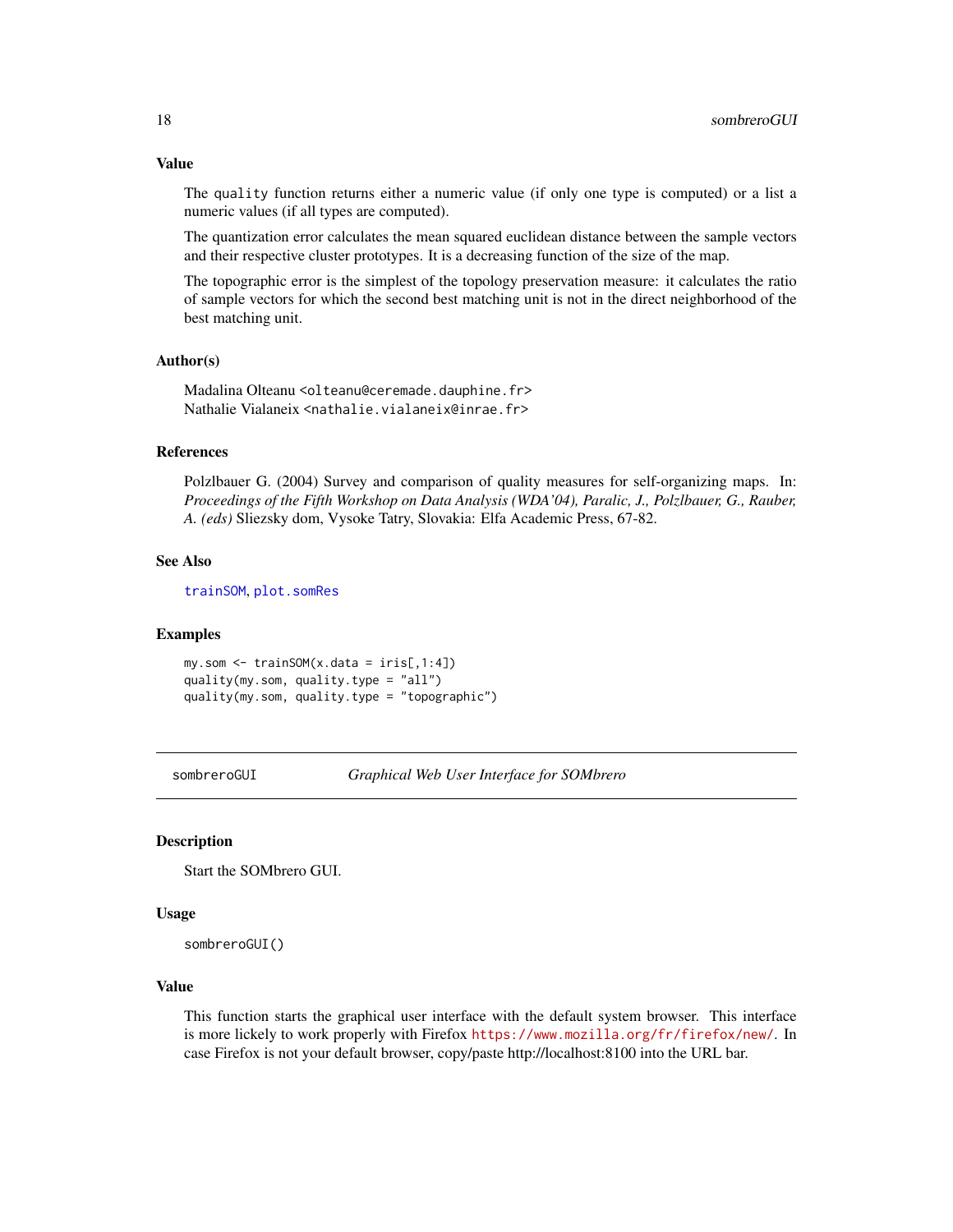# <span id="page-18-0"></span>somRes.plotting 19

#### Author(s)

 $Élise$  Maigné  $\leq$ elise.maigne@inrae.fr> Julien Boelaert <julien.boelaert@gmail.com> Madalina Olteanu <olteanu@ceremade.dauphine.fr> Nathalie Vialaneix <nathalie.vialaneix@inrae.fr>

#### References

Villa-Vialaneix N. (2017) Stochastic self-organizing map variants with the R package SOMbrero. In: J.C. Lamirel, M. Cottrell, M. Olteanu, *12th International Workshop on Self-Organizing Maps and Learning Vector Quantization, Clustering and Data Visualization (Proceedings of WSOM 2017)*, IEEE, Nancy, France.

RStudio and Inc. (2013). shiny: Web Application Framework for R. R package version 0.7.0. <https://cran.r-project.org/package=shiny>

<span id="page-18-1"></span>somRes.plotting *Plotting* somRes *results*

#### **Description**

Useful details on how to produce graphics to help interpreting a somRes object.

Important: the graphics availables for the different types of SOM are marked with a N, a K or a R.  $(N =$  numerical SOM,  $K =$  korresp SOM and  $R =$  relational SOM).

#### Graphics on the observations: what = "obs"

For the cases what = "obs" and what = "add", if a neuron is empty, nothing will be plotted at its location.

The possible values for type are:

- "hitmap"  $(K, R)$  plots proportional areas according to the number of observations per neuron. It is the default plot when what="obs".
- "color" (N) can have one more argument, variable, the name or index of the variable to be considered (default, 1, the first variable). Neurons are filled using the given colors according to the average value level of the observations for the chosen variable.
- "lines" (N) plots a line for each observation in every neuron, between variables. A vector of variables (names or indexes) can be provided with the argument variable.
- "meanline" (N) plots, for each neuron, the average value level of the observations, with lines and points. One point represents a variable. By default, all variables of the dataset used to train the algorithm are plotted but a vector of variables (names or indexes) can be provided with the argument variable.
- "barplot"  $(N)$  is similar to "meanline" but using barplots. Then, a bar represents a variable.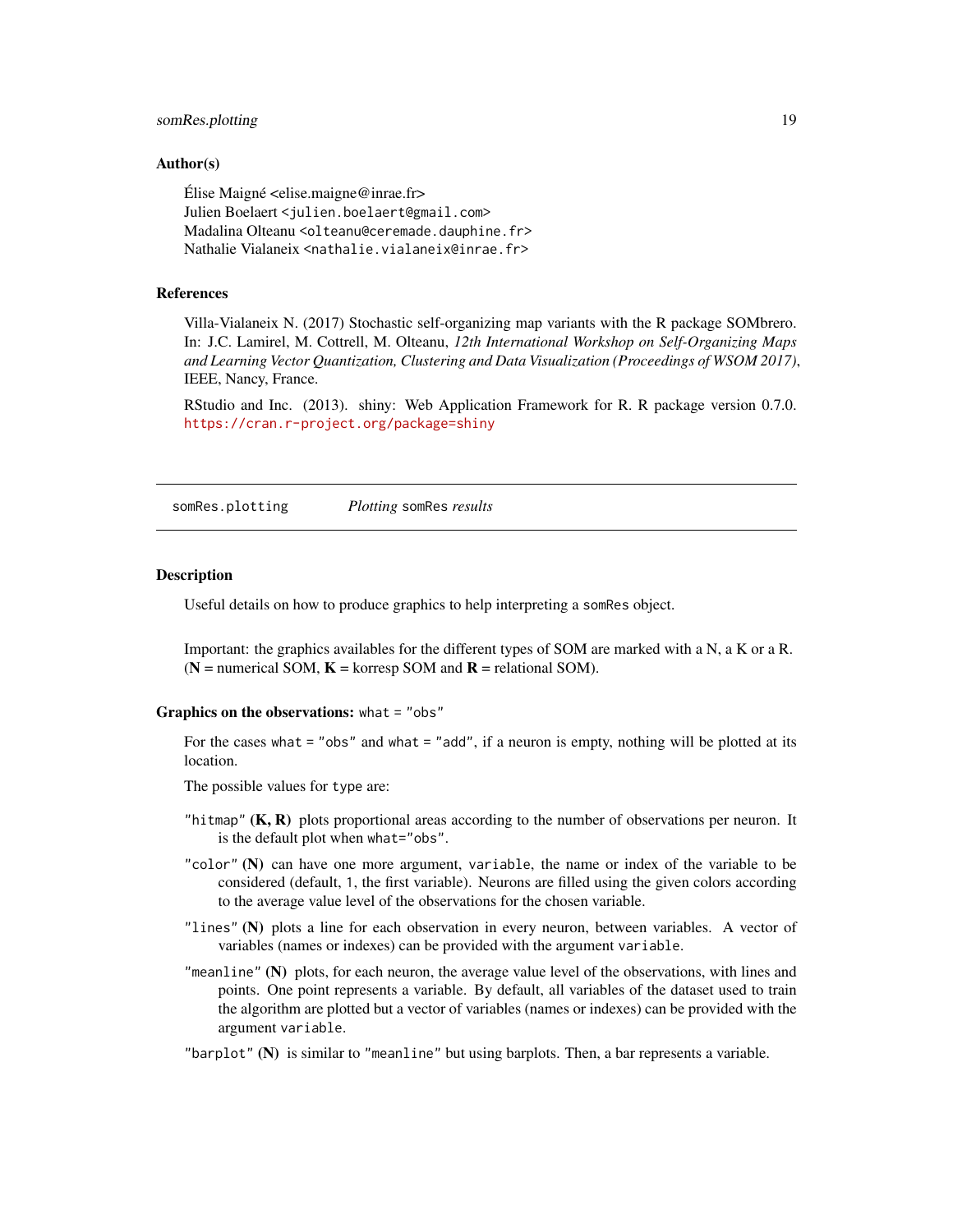- "boxplot" (N) plots boxplots for the observations in every neuron, by variable. Like "lines", "meanline" and "barplot" a vector of variables (names or indexes) can be provided with the argument variable.
- "names"  $(N, K, R)$  prints on the grid the element names (i.e., the row names or row and column names in the case of korresp) in the neuron to which it belongs.

**Graphic on the energy:** what  $=$  "energy"  $(N, K, R)$ 

This graphic is only available if some intermediate backups have been registered (i.e., with the argument nb.save of trainSOM or initSOM resulting in x\$parameters\$nb.save>1). Graphic plots the evolution of the level of the energy according to the registered steps.

#### Graphics on the prototypes: what = "prototypes"

The possible values for type are:

- "lines"  $(N, K, R)$  has the same behavior as the "lines" case described in the observations section, but according to the prototypes level.
- "barplot"  $(N, K, R)$  has the same behavior as the "barplot" case described in the observations section, but according to the prototypes level.
- "color"  $(N, K)$  has the same behavior as the "color" case described in the observations section, but according to the prototypes level.
- "3d" (N) case is similar to the "color" case, but in 3 dimensions, with x and y the coordinates of the grid and z the value of the prototypes for the considered variable. This function can take two more arguments: maxsize (default to 2) and minsize (default to  $\theta$ . 5) for the size of the points representing neurons.
- "smooth.dist"  $(N, K, R)$  depicts the average distance between a prototypes and its neighbors on a map where x and y are the coordinates of the prototypes on the grid.
- "poly.dist" (N,  $K$ , R) also represents the distances between prototypes but with polygons plotted for each neuron. The closest from the border the polygon point is, the closest the pairs of prototypes are. The color used for filling the polygon shows the number of observations in each neuron. A white polygon means that there is no observation. With the default colors, a red polygon means a high number of observations.
- "umatrix"  $(N, K, R)$  is another way of plotting distances between prototypes. The grid is plotted and filled with my.palette colors according to the mean distance between the current neuron and the neighboring neurons. With the default colors, red indicates proximity.
- "mds"  $(N, K, R)$  plots the number of the neuron on a map according to a Multi Dimensional Scaling (MDS) projection on a two dimensional space.
- "grid.dist"  $(N, K, R)$  plots on a 2 dimension map all distances. The number of points on this picture is equal to  $\frac{\text{number of neurons} \times (\text{number of neurons}-1)}{2}$ . On the x axis corresponds to the prototype distances whereas the y axis depicts the grid distances.

#### Graphics on an additional variable: what="add"

The case what="add" considers an additional variable, which has to be given to the argument variable. Its length must match the number of observations in the original data.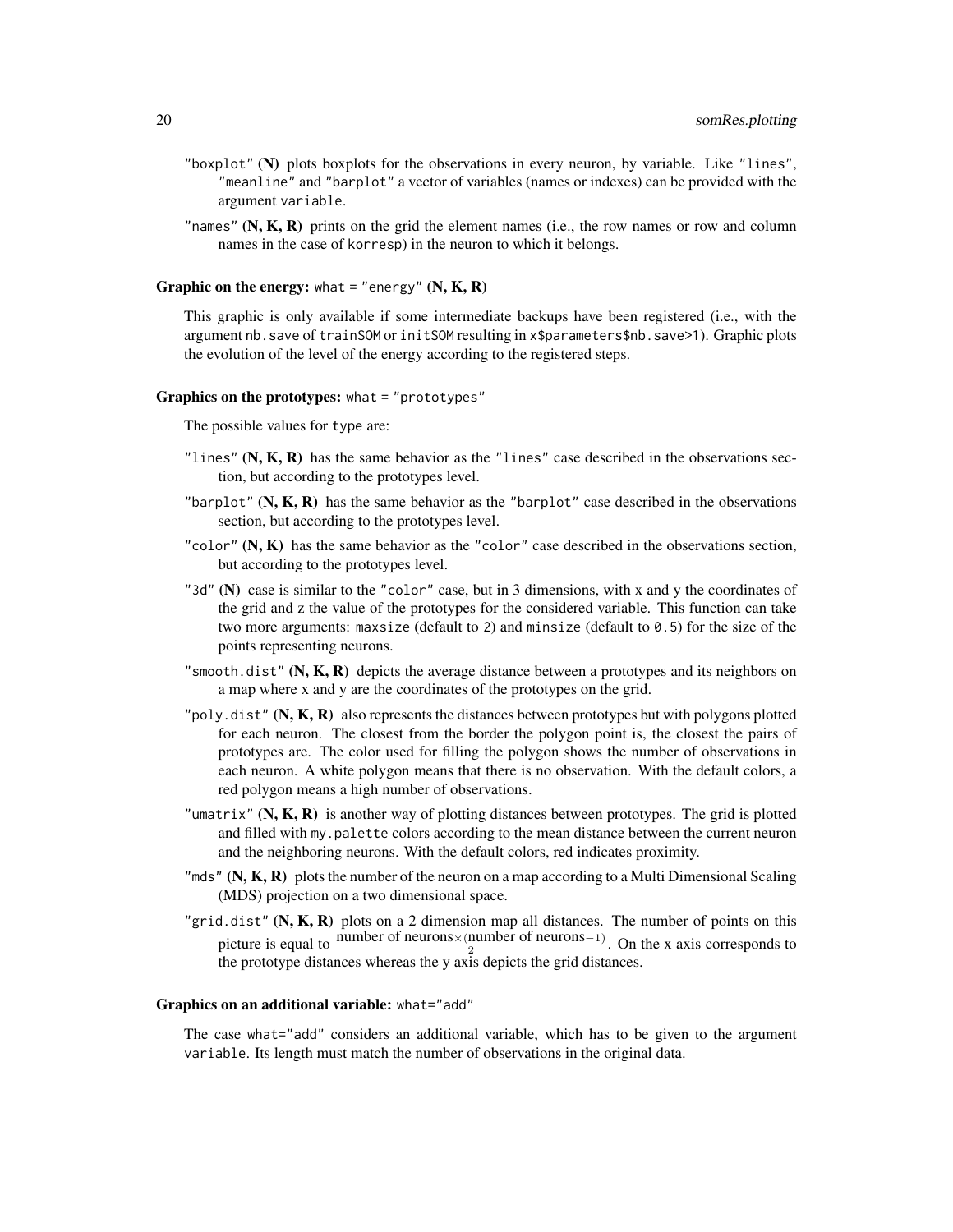<span id="page-20-0"></span>When the algorithm's type is korresp, no graphic is available for what = "add".

The possible values for type are:

- "color"  $(N, R)$  has the same behavior as the "color" case described in the observations section. Then, the additional variable must be a numerical vector.
- "lines"  $(N, R)$  has the same behavior as the "lines" case described in the observations section. Then, the additional variable must be a numerical matrix or a data frame.
- "boxplot"  $(N, R)$  has the same behavior as the "boxplot" case described in the observations section. Then, the additional variable must be either a numeric vector or a numeric matrix/data frame.
- "barplot"  $(N, R)$  has the same behavior as the "barplot" case described in the observations section. Then, the additional variable must be either a numeric vector or a numeric matrix/data frame.
- "pie" (N) requires the argument variable to be a vector, which will be passed to the function as.factor, and plots one pie for each neuron according to this factor. By default, the size of the pie is proportional to the number of observations affected to its neuron but this can be changed with the argument proportional = FALSE.
- "names"  $(N, R)$  has the same behavior as the "names" case described in the observations section. Then, the names to be printed are the elements of the variable given to the variable argument. This case can take one more argument: size (default to 4) for the size of the words.
- "words"  $(N, R)$  needs the argument variable be a numeric matrix or a data.frame: names of the columns will be used as words and the values express the frequency of a given word in the observation. Then, for each neuron of the grid, the words will be printed with sizes proportional to the sum of their values in the neuron. If the variable given is a contingency table, it will plot directly the frequency of the words in the neurons.
- "graph"  $(N, R)$  requires that the argument variable is an igraph object (see library("igraph"). According to the existing edges in the graph and to the clustering obtained with the SOM algorithm, a clustered graph will be produced where a vertex between two vertices represents a neuron and the width of an edge is proportional to the number of edges in the given graph between the vertices affected to the corresponding neurons. The option can handle two more arguments: pie.graph and pie.variable. These are used to display the vertex as pie charts. For this case, pie.graph must be set to TRUE and a factor vector is supplied by pie.variable.

#### Further arguments via . . .

Further arguments, their reference functions and the plot.somRes cases are summarized in the following list:

- plot. igraph is called by the cases:
	- $-$  what = "add" / type = "graph"
	- what = "add" / type = "projgraph" (for a superclass object)
- [persp](#page-0-0) is called by the case what = "prototypes" / type = "3d"
- [ggplot](#page-0-0) is called in all the other cases.

In complement to ggplot,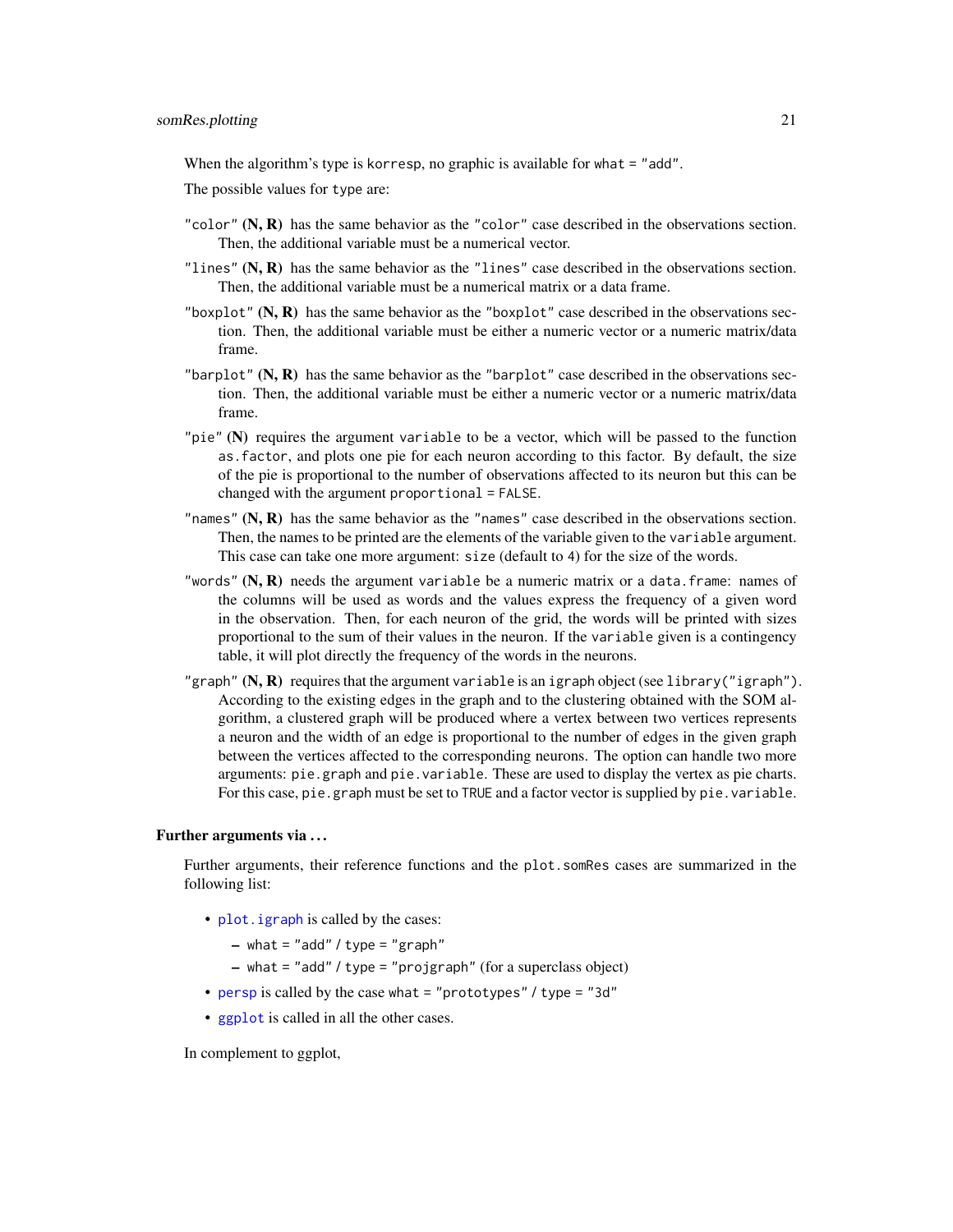• [geom\\_text\\_wordcloud](#page-0-0) is called by the cases:

```
- type = "names"
```
- $-$  what = "add" / type = "words"
- [geom\\_contour\\_fill](#page-0-0) is called by the case what = "prototypes" / type = "smooth.dist"

# Author(s)

```
Élise Maigné <elise.maigne@inrae.fr>
Madalina Olteanu <madalina.olteanu@univ-paris1.fr>
Nathalie Vialaneix <nathalie.vialaneix@inra.fr>
```
#### Examples

```
### Numerical SOM
# run the SOM algorithm on the numerical data of 'iris' data set
iris.som \le trainSOM(x.data = iris[,1:4], nb.save = 2)
####### energy plot
plot(iris.som, what = "energy") # energy
####### plots on observations
plot(iris.som, what = "obs", type = "hitmap")
## Not run:
plot(iris.som, what = "obs", type = "lines")
plot(iris.som, what = "obs", type = "barplot")
plot(iris.som, what = "obs", type = "boxplot")
plot(iris.som, what = "obs", type = "meanline")plot(iris.som, what = "obs", type = "color", variable = 1)
plot(iris.som, what = "obs", type = "names")
## End(Not run)
####### plots on prototypes
plot(iris.som, what = "prototypes", type = "3d", variable = "Sepal.Length")
## Not run:
plot(iris.som, what = "prototypes", type = "lines")
plot(iris.som, what = "prototypes", type = "barplot")
plot(iris.som, what = "prototypes", type = "umatrix")
plot(iris.som, what = "prototypes", type = "color", variable = "Petal.Length")
plot(iris.som, what = "prototypes", type = "smooth.dist")
plot(iris.som, what = "prototypes", type = "poly.dist")
plot(iris.som, what = "prototypes", type = "grid.dist")
plot(iris.som, what = "prototypes", type = "mds")
## End(Not run)
####### plots on an additional variable: the flower species
plot(iris.som, what = "add", type = "pie", variable = iris$Species)
## Not run:
plot(iris.som, what = "add", type = "names", variable = iris$Species)
plot(iris.som, what = "add", type = "words", variable = iris[,1:2])## End(Not run)
```
<span id="page-21-0"></span>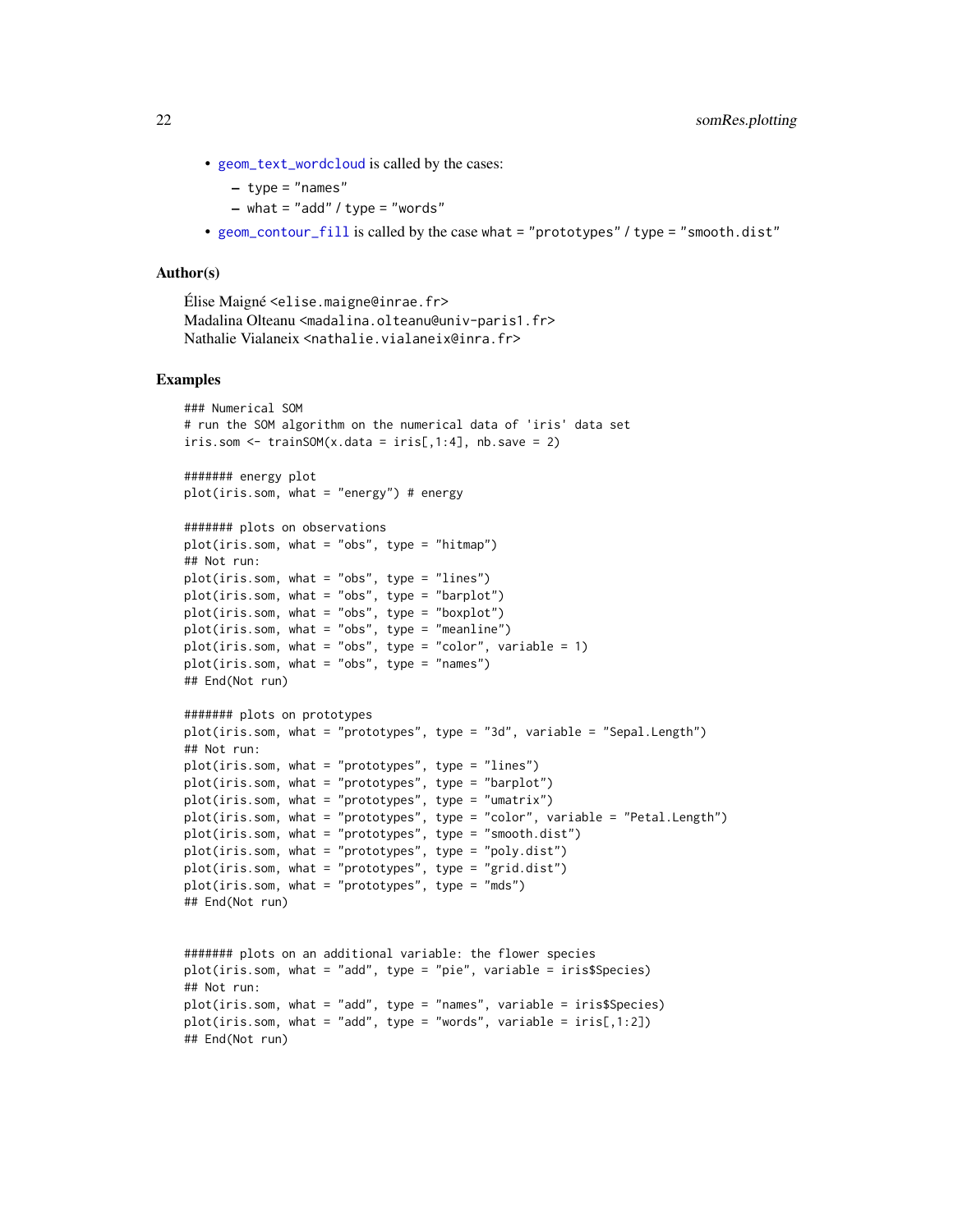<span id="page-22-0"></span>

# <span id="page-22-1"></span>Description

Aggregate the resulting clustering of the SOM algorithm into super-clusters.

#### Usage

```
superClass(sommap, method, members, k, h, ...)
## S3 method for class 'somSC'
print(x, \ldots)## S3 method for class 'somSC'
summary(object, ...)
## S3 method for class 'somSC'
plot(
 x,
 what = c("obs", "prototypes", "add"),type = c("dendrogram", "grid", "hitmap", "lines", "meanline", "barplot", "boxplot",
    "mds", "color", "poly.dist", "pie", "graph", "dendro3d", "projgraph"),
 plot.var = TRUE,
  show.names = TRUE,
 names = 1:prod(x$som$parameters$the.grid$dim),
  ...
)
```
## S3 method for class 'somSC' projectIGraph(object, init.graph, ...)

# Arguments

| sommap                  | A somRes object.                                                                                                                                                                |
|-------------------------|---------------------------------------------------------------------------------------------------------------------------------------------------------------------------------|
| method                  | Argument passed to the holast function.                                                                                                                                         |
| members                 | Argument passed to the holast function.                                                                                                                                         |
| k                       | Argument passed to the cutree function (number of super-clusters to cut the<br>dendrogram).                                                                                     |
| h                       | Argument passed to the cutree function (height where to cut the dendrogram).                                                                                                    |
| $\cdot$ $\cdot$ $\cdot$ | Used for plot. somSC: further arguments passed either to the function plot (case<br>type="dendro") or to plot.myGrid (case type="grid") or to plot.somRes<br>(all other cases). |
| X                       | A som <sub>SC</sub> object.                                                                                                                                                     |
| object                  | A som <sub>SC</sub> object.                                                                                                                                                     |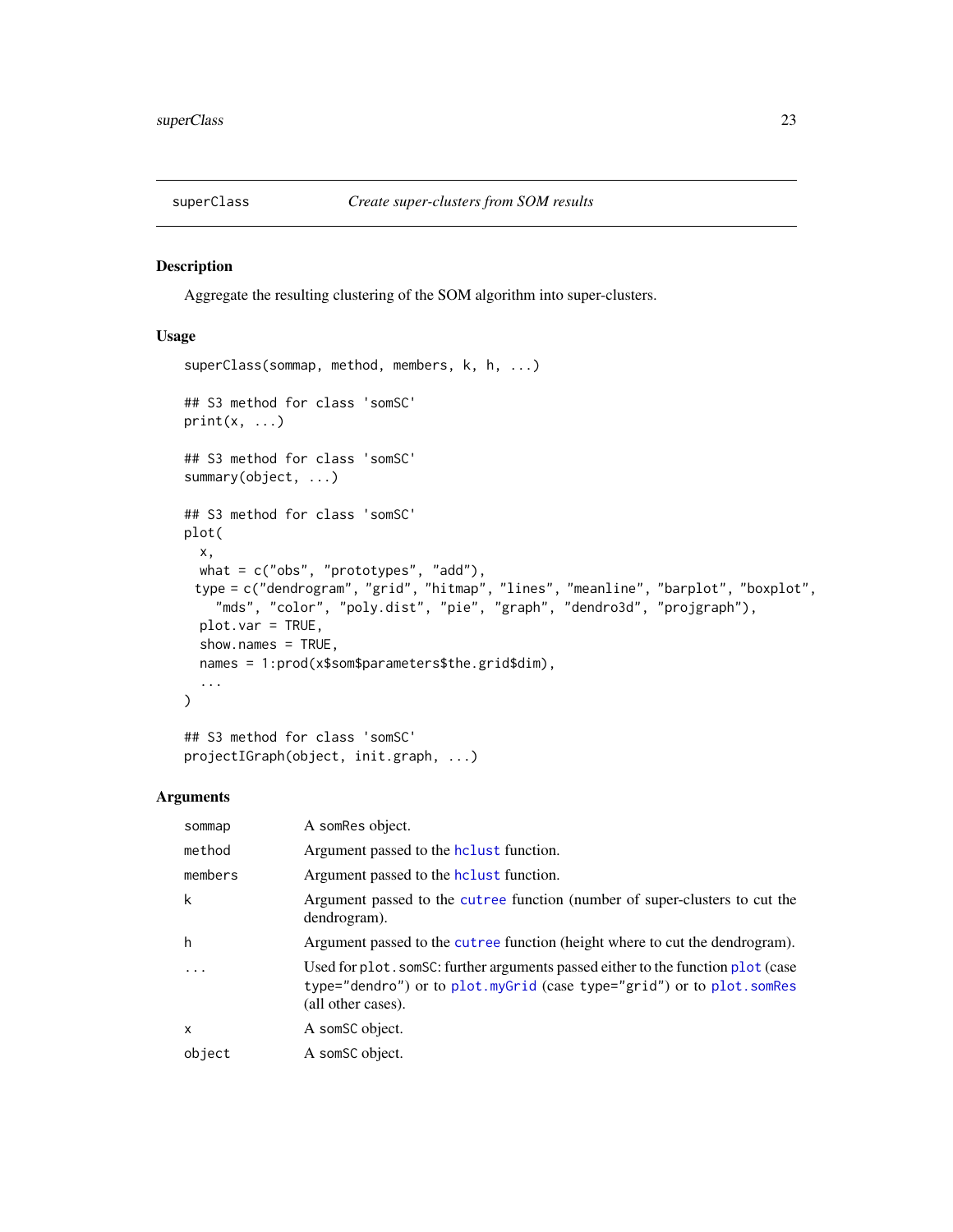<span id="page-23-0"></span>

| what       | What you want to plot for superClass object. Either the observations (obs), the<br>prototypes (prototypes) or an additional variable (add), or NULL if not appro-<br>priate. Automatically set for types "hitmap" (to "obs"), 'grid' (to "prototypes"),<br>default to "obs" otherwise. If what='add', the function plot.somRes will be<br>called with the argument what set to "add".                                                                              |
|------------|--------------------------------------------------------------------------------------------------------------------------------------------------------------------------------------------------------------------------------------------------------------------------------------------------------------------------------------------------------------------------------------------------------------------------------------------------------------------|
| type       | The type of plot to draw. Default value is "dendrogram", to plot the den-<br>drogram of the clustering. Case "grid" plots the grid in color according to<br>the super clustering. Case "projgraph" uses an igraph object passed to the<br>argument variable and plots the projected graph as defined by the function<br>projectIGraph.somSC. All other cases are those available in the function plot.somRes<br>and surimpose the super-clusters over these plots. |
| plot.var   | A boolean indicating whether a graph showing the evolution of the explained<br>variance should be plotted. This argument is only used when type="dendrogram",<br>its default value is TRUE.                                                                                                                                                                                                                                                                        |
| show.names | Whether the cluster titles must be printed in center of the grid or not for type="grid".<br>Default to FALSE (titles not displayed).                                                                                                                                                                                                                                                                                                                               |
| names      | If show.names = TRUE, values of the title to display for type="grid". Default<br>to "Cluster" followed by the cluster number.                                                                                                                                                                                                                                                                                                                                      |
| init.graph | An igraph object which is projected according to the super-clusters. The number<br>of vertices of init.graph must be equal to the number of rows in the original<br>dataset processed by the SOM (case "korresp" is not handled by this function).<br>In the projected graph, the vertices are positionned at the center of gravity of the<br>super-clusters (more details in the section Details below).                                                          |
|            |                                                                                                                                                                                                                                                                                                                                                                                                                                                                    |

# Details

The superClass function can be used in 2 ways:

- to choose the number of super clusters via an [hclust](#page-0-0) object: then, both arguments k and h are not filled.
- to cut the clustering into super clusters: then, either argument k or argument h must be filled. See [cutree](#page-0-0) for details on these arguments.

The squared distance between prototypes is passed to the algorithm.

summary on a superClass object produces a complete summary of the results that displays the number of clusters and super-clusters, the clustering itself and performs ANOVA analyses. For type="numeric" the ANOVA is performed for each input variable and test the difference of this variable accross the super-clusters of the map. For type="relational" a dissimilarity ANOVA is performed (see (Anderson, 2001), except that in the present version, a crude estimate of the p-value is used which is based on the Fisher distribution and not on a permutation test.

On plots, the different super classes are identified in the following ways:

- either with different color, when type is set among: "grid" (N, K, R), "hitmap" (N, K, R), "lines" (N, K, R), "barplot" (N, K, R), "boxplot", "poly.dist" (N, K, R), "mds" (N, K, R), "dendro3d" (N, K, R), "graph" (R), "projgraph" (R)
- or with title, when type is set among: "color" (N, K), "pie" (N, R)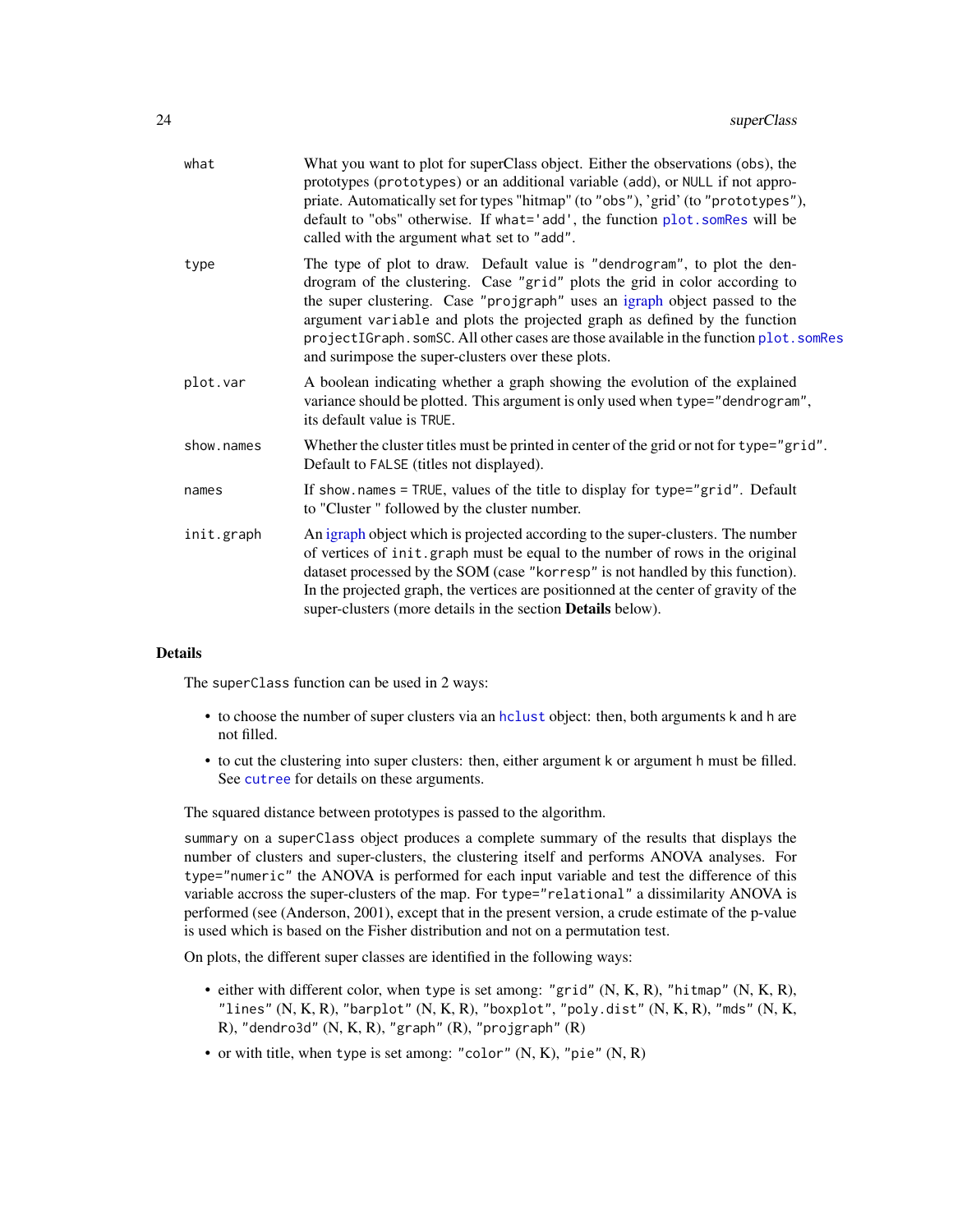#### <span id="page-24-0"></span>superClass 25

In the list above, the charts available for a numerical SOM are maked with a N, with a K for a korresp SOM and with a R for relational SOM.

[projectIGraph.somSC](#page-22-1) produces a projected graph from the [igraph](#page-0-0) object passed to the argument variable as described in (Olteanu and Villa-Vialaneix, 2015). The attributes of this graph are the same than the ones obtained from the SOM map itself in the function [projectIGraph.somRes](#page-14-1). [plot.somSC](#page-22-1) used with type="projgraph" calculates this graph and represents it by positionning the super-vertexes at the center of gravity of the super-clusters. This feature can be combined with pie.graph=TRUE to super-impose the information from an external factor related to the individuals in the original dataset (or, equivalently, to the vertexes of the graph).

#### Value

The superClass function returns an object of class somSC which is a list of the following elements:

- clusterThe super clustering of the prototypes (only if either k or h are given by user).
- treeAn [hclust](#page-0-0) object.
- somThe somRes object given as argument (see [trainSOM](#page-25-1) for details).

The projectIGraph.somSC function returns an object of class [igraph](#page-0-0) with the following attributes:

- the graph attribute layout which provides the layout of the projected graph according to the center of gravity of the super-clusters positionned on the SOM grid;
- the vertex attributes name and size which, respectively are the vertex number on the grid and the number of vertexes included in the corresponding cluster;
- the edge attribute weight which gives the number of edges (or the sum of the weights) between the vertexes of the two corresponding clusters.

#### Author(s)

 $Élise$  Maigné  $\leq$ elise.maigne@inrae.fr> Madalina Olteanu <olteanu@ceremade.dauphine.fr> Nathalie Vialaneix <nathalie.vialaneix@inrae.fr>

#### References

Anderson M.J. (2001). A new method for non-parametric multivariate analysis of variance. *Austral Ecology*, 26, 32-46.

Olteanu M., Villa-Vialaneix N. (2015) Using SOMbrero for clustering and visualizing graphs. *Journal de la Societe Francaise de Statistique*, 156, 95-119.

# See Also

[hclust](#page-0-0), [cutree](#page-0-0), [trainSOM](#page-25-1), [plot.somRes](#page-10-1)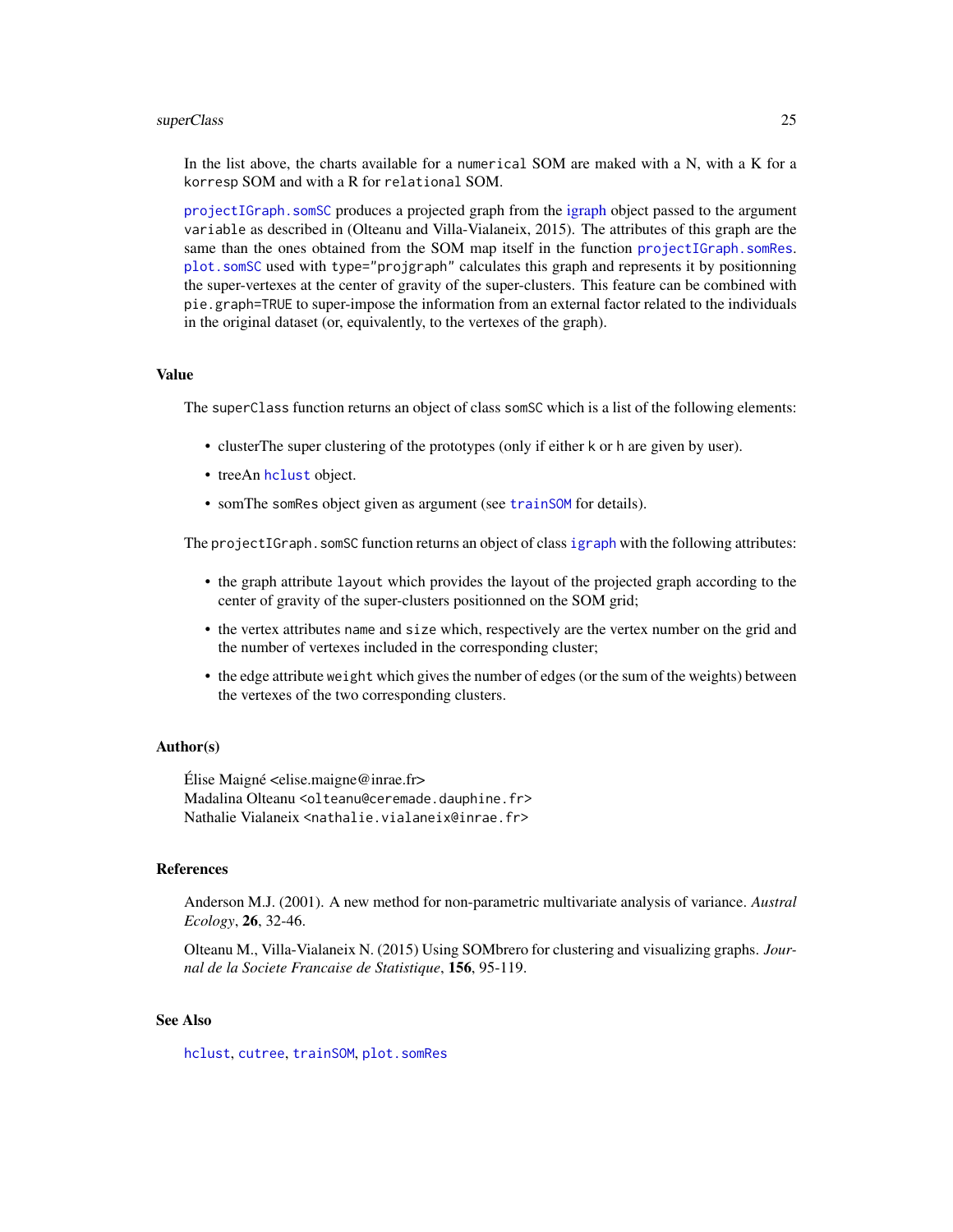# Examples

```
set.seed(11051729)
my.som \le trainSOM(x.data = iris[,1:4])
# choose the number of super-clusters
sc <- superClass(my.som)
plot(sc)
# cut the clustering
sc \leq superClass(my.som, k = 4)
summary(sc)
plot(sc)
plot(sc, type = "grid")
plot(sc, what = "obs", type = "hitmap")
```
<span id="page-25-1"></span>trainSOM *Run the SOM algorithm*

# Description

The trainSOM function returns a somRes class object which contains the outputs of the algorithm.

# Usage

```
trainSOM(x.data, ...)
## S3 method for class 'somRes'
print(x, \ldots)## S3 method for class 'somRes'
```
summary(object, ...)

# Arguments

| x.data | a data frame or matrix containing the observations to be mapped on the grid by<br>the SOM algorithm.                                                                                                                                              |
|--------|---------------------------------------------------------------------------------------------------------------------------------------------------------------------------------------------------------------------------------------------------|
|        | Further arguments to be passed to the function initSOM for specifying the pa-<br>rameters of the algorithm. The default values of the arguments maxit and<br>dimension are calculated according to the SOM type if the user does not set<br>them: |
|        | • maxit is equal to (number of rows+number of columns)*5 if the SOM type<br>is korresp. It is equal to number of rows *5 in all other SOM types                                                                                                   |
|        | • dimension: for a korresp SOM, is approximately equal to the square root<br>of the number of observations to be classified divided by 10 but it is never<br>smaller than 5 or larger than 10.                                                    |
| X      | an object of class som Res.                                                                                                                                                                                                                       |
| object | an object of class som Res.                                                                                                                                                                                                                       |

<span id="page-25-0"></span>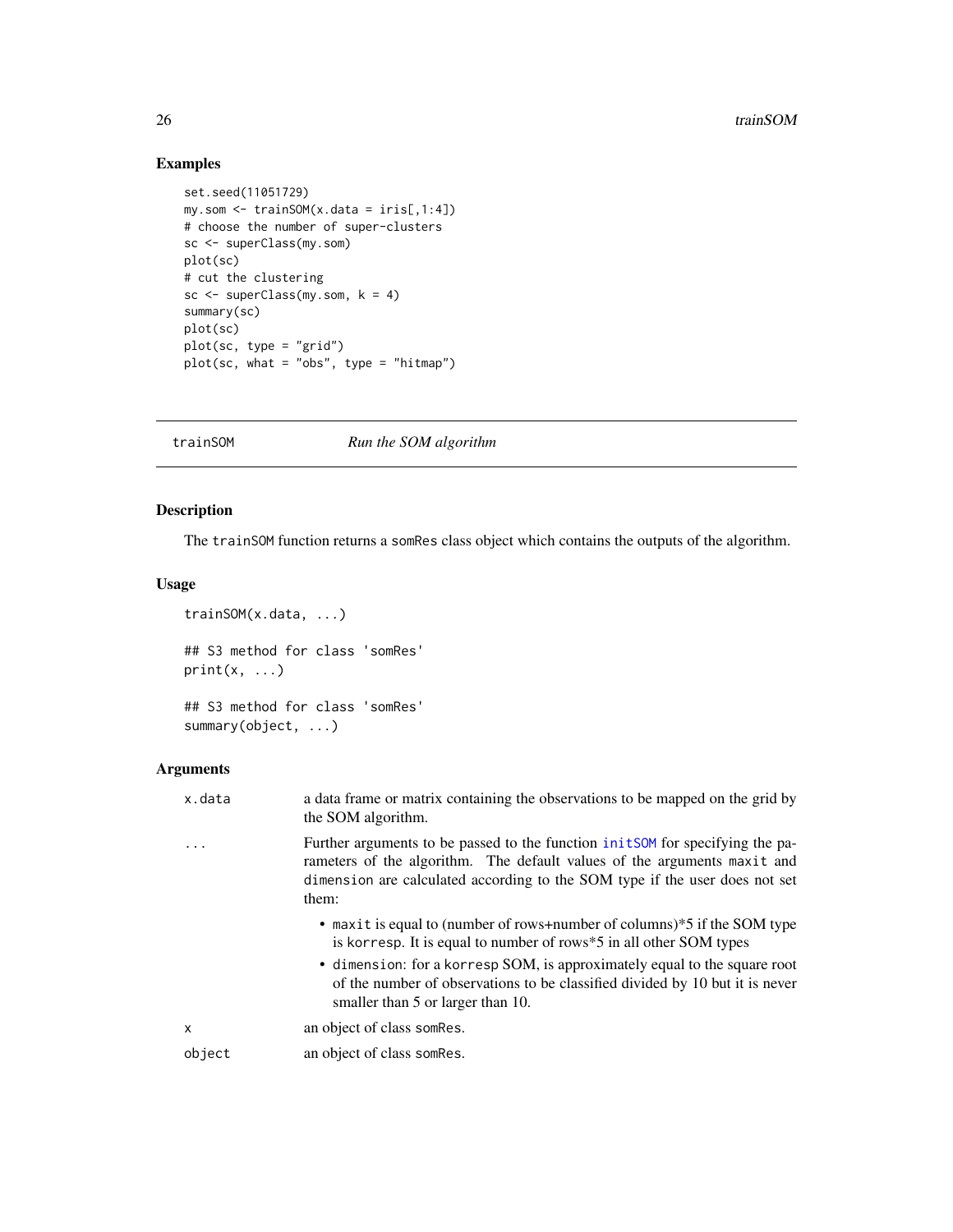#### <span id="page-26-0"></span>trainSOM 27

#### Details

The version of the SOM algorithm implemented in this package is the stochastic version.

Several variants able to handle non-vectorial data are also implemented in their stochastic versions: type="korresp" for contingency tables, as described in Cottrell et al. (2004) (with weights as in Cottrell and Letrémy, 2005a); type = "relational" for dissimilarity matrices, as described in Olteanu et al. (2015), with the fast implementation introduced in Mariette *et al.* (2017).

Missing values are handled as described in Cottrell et al. (2005b), not using missing entries of the selected observation during winner computation or prototype updates. This allows to proceed with the imputation of missing entries with the corresponding entries of the cluster prototype (with [impute](#page-3-1)).

[summary](#page-0-0) produces a complete summary of the results that displays the parameters of the SOM, quality criteria and ANOVA. For type = "numeric" the ANOVA is performed for each input variable and test the difference of this variable across the clusters of the map. For type = "relational" a dissimilarity ANOVA is performed (Anderson, 2001), except that in the present version, a crude estimate of the p-value is used which is based on the Fisher distribution and not on a permutation test.

#### Value

The trainSOM function returns an object of class somRes which contains the following components:

- clustering the final classification of the data.
- prototypes the final coordinates of the prototypes.
- energy the final energy of the map. For the numeric case, energy with data having missing entries is based on data imputation as described in Cottrell and Letrémy (2005b).
- backup a list containing some intermediate backups of the prototypes coordinates, clustering, energy and the indexes of the recorded backups, if nb.save is set to a value larger than 1.
- data the original dataset used to train the algorithm.
- parameters a list of the map's parameters, which is an object of class paramSOM as produced by the function [initSOM](#page-5-1).

The function summary.somRes also provides an ANOVA (ANalysis Of VAriance) of each input numeric variables in function of the map's clusters. This is helpful to see which variables participate to the clustering.

#### **Note**

Warning! Recording intermediate backups with the argument nb.save can strongly increase the computational time since calculating the entire clustering and the energy is time consuming. Use this option with care and only when it is strictly necessary.

#### Author(s)

Élise Maigné <elise.maigne@inrae.fr> Jérome Mariette <jerome.mariette@inrae.fr> Madalina Olteanu <olteanu@ceremade.dauphine.fr> Fabrice Rossi <fabrice.rossi@apiacoa.org> Nathalie Vialaneix <nathalie.vialaneix@inrae.fr>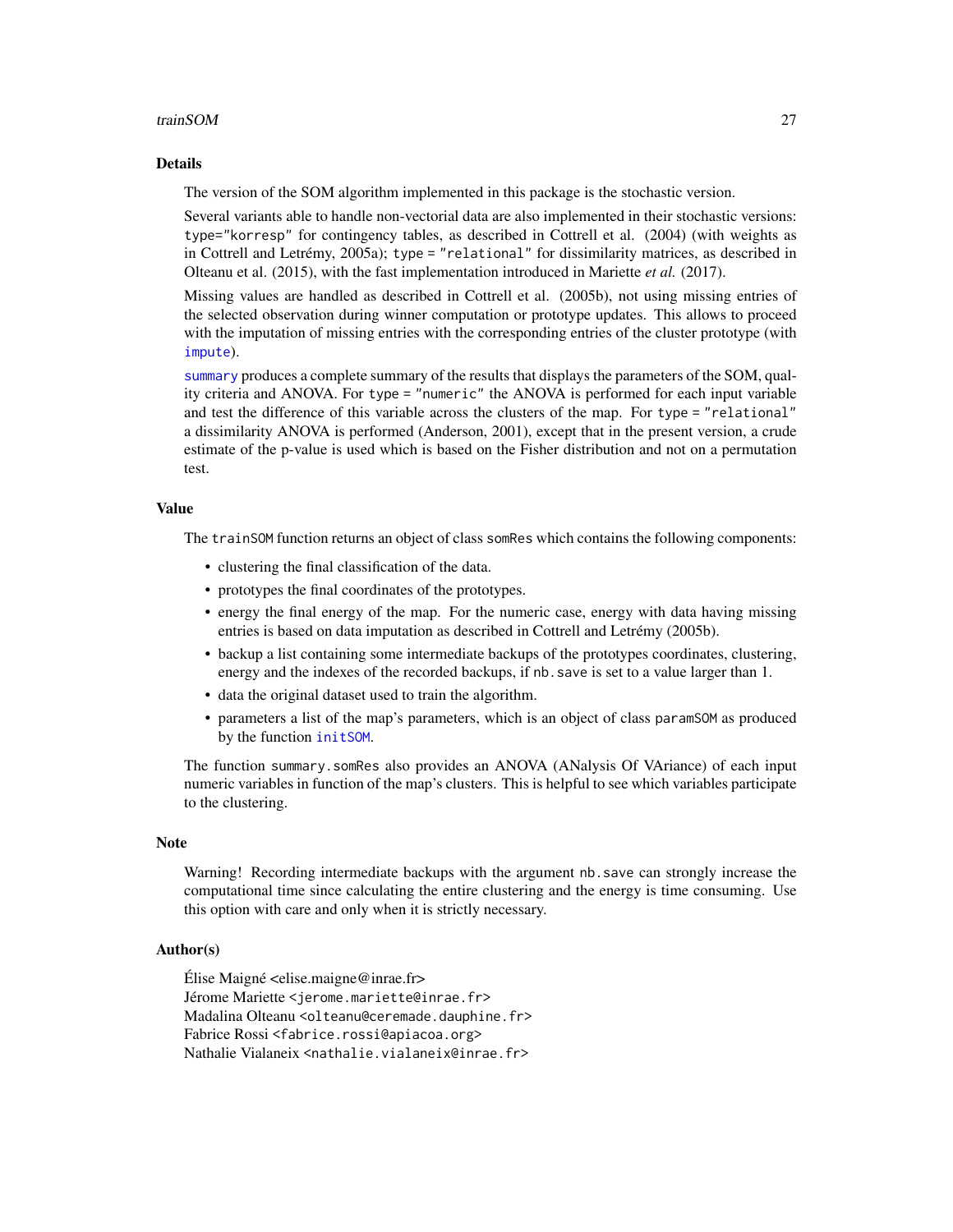#### <span id="page-27-0"></span>References

Anderson M.J. (2001). A new method for non-parametric multivariate analysis of variance. *Austral Ecology*, 26, 32-46.

Kohonen T. (2001) *Self-Organizing Maps*. Berlin/Heidelberg: Springer-Verlag, 3rd edition.

Cottrell M., Ibbou S., Letrémy P. (2004) SOM-based algorithms for qualitative variables. *Neural Networks*, 17, 1149-1167.

Cottrell M., Letrémy P. (2005a) How to use the Kohonen algorithm to simultaneously analyse individuals in a survey. *Neurocomputing*, 21, 119-138.

Cottrell M., Letrémy P. (2005b) Missing values: processing with the Kohonen algorithm. *Proceedings of Applied Stochastic Models and Data Analysis (ASMDA 2005)*, 489-496.

Olteanu M., Villa-Vialaneix N. (2015) On-line relational and multiple relational SOM. *Neurocomputing*, 147, 15-30.

Mariette J., Rossi F., Olteanu M., Mariette J. (2017) Accelerating stochastic kernel SOM. In: M. Verleysen, *XXVth European Symposium on Artificial Neural Networks, Computational Intelligence and Machine Learning (ESANN 2017)*, i6doc, Bruges, Belgium, 269-274.

#### See Also

See [initSOM](#page-5-1) for a description of the parameters to pass to the trainSOM function to change its behavior and plot. somRes to plot the outputs of the algorithm.

# **Examples**

```
# Run trainSOM algorithm on the iris data with 500 iterations
iris.som <- trainSOM(x.data=iris[,1:4])
iris.som
summary(iris.som)
```